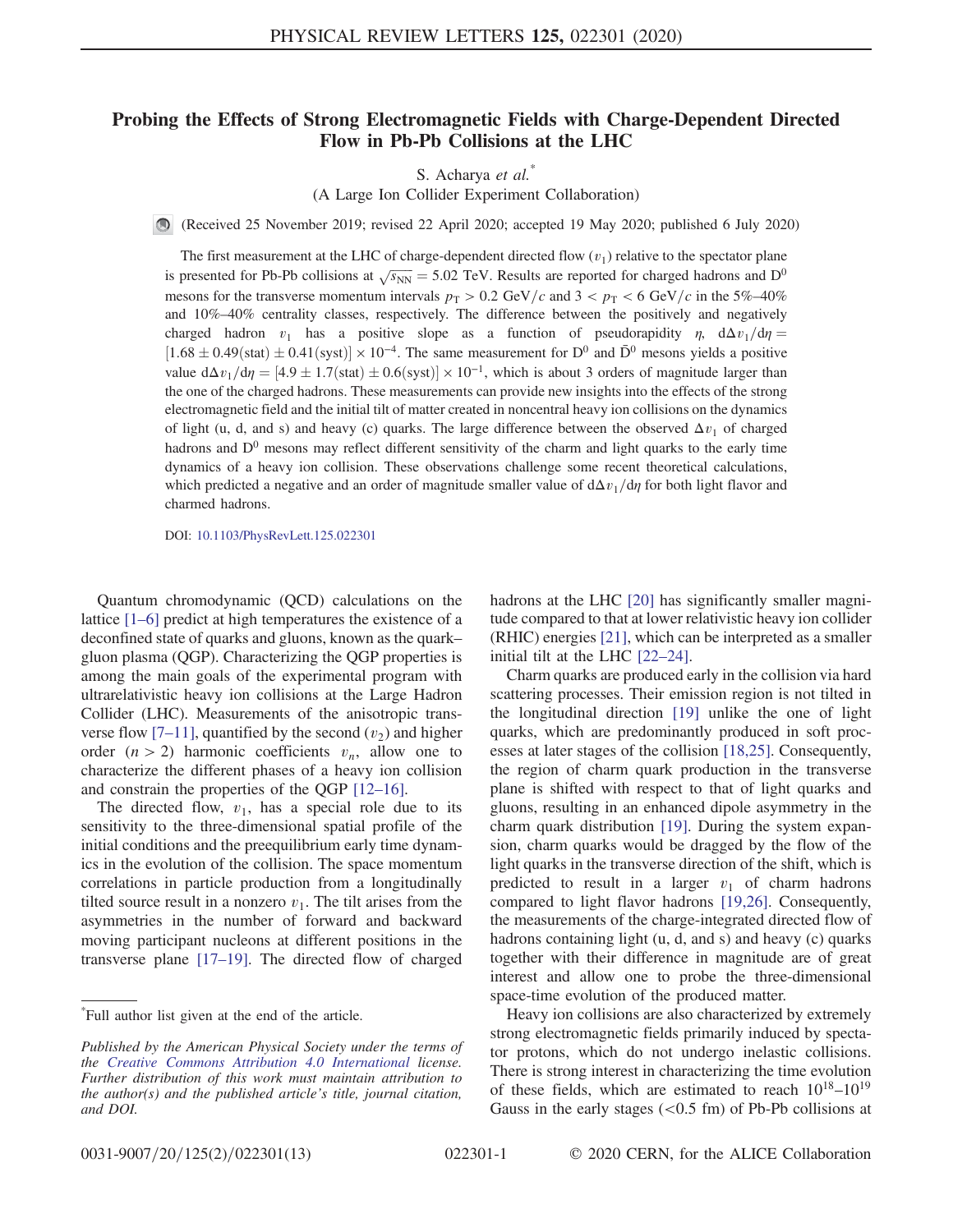LHC energies [\[27,28\]](#page-6-6). Phenomena predicted to occur in the presence of this strong electromagnetic field include the chiral magnetic effect (CME), which is driven by the generation of an electric current along the magnetic field in a medium with chiral imbalance [\[29](#page-6-7)–32]. While experimental results for charge-dependent correlations are in qualitative agreement with theoretical expectations for the CME [33–[35\],](#page-6-8) possible background contributions, such as effects of local charge conservation coupled with the anisotropic flow, prevent their unambiguous interpretation [\[36\]](#page-6-9) and have led to upper limits on the CME at LHC energies. Thus, it is fundamental to use other observables with direct sensitivity to the electromagnetic fields in order to constrain their magnitudes and time evolution in heavy ion collisions.

The charge dependence of the produced particle directed flow relative to the spectator plane is directly sensitive to the presence of electromagnetic fields. The spectator plane is defined by the deflection direction of the collision spectators. On average, its orientation is perpendicular to the direction of the magnetic field generated by the positively charged spectators. The charge dependence of  $v_1$  comes from two competing effects acting in opposite directions: the Lorentz force and the Coulomb force, both induced by the rapidly decreasing magnetic field. In an electrically conducting plasma, the induced charged currents might slow down the decay of the magnetic field [\[27\]](#page-6-6). The measurement of charge-dependent  $v_1$  can therefore constrain the QGP electric conductivity.

First estimates of these effects on the  $v_1$  of charged particles were presented in [\[37,38\].](#page-6-10) Using the electric conductivity from lattice QCD calculations [\[39,40\],](#page-6-11) the difference between the  $v_1$  of positively and negatively charged pions,  $\Delta v_1(\pi) = v_1(\pi^+) - v_1(\pi^-)$ , in Pb-Pb collisions at  $\sqrt{s_{NN}} = 2.76$  TeV was estimated to be not larger than  $10^{-5}$  for  $|\eta| < 1$  [\[38\]](#page-6-12). Charm quarks, which are produced in the early stages when the magnetic field is maximal, should be more strongly affected by the electromagnetic fields than light quarks [\[26,41\]](#page-6-13). The difference  $\Delta v_1$  between the  $v_1$  of  $D^0$  (c $\bar{u}$ ) and  $\bar{D}^0$  (cu) mesons should therefore provide better sensitivity to this initial magnetic field. A calculation of  $v_1$  of charmed mesons in the rapidity interval  $|y| < 1$  gives a value  $\Delta v_1(D) \sim 10^{-2}$  [\[41\]](#page-6-14), which is 3 orders of magnitude larger than the one expected for pions. Recently, STAR Collaboration published a measurement of directed flow of  $D^0$  and  $\overline{D}^0$  mesons in 10%– 80% central Au–Au collisions at  $\sqrt{s_{NN}} = 200$  GeV [\[42\]](#page-6-15). The slope of  $v_1$  of  $D^0$  and  $\overline{D}^0$  mesons as a function of rapidity is negative and about a factor of 25 times larger than that of charged kaons.

This Letter reports the first measurements at the LHC of the charge dependence of  $v_1$  relative to the spectator plane for charged hadrons and  $D^0$  mesons as a function of pseudorapidity in midcentral Pb-Pb collisions at  $\sqrt{s_{NN}} = 5.02 \text{ TeV}.$ 

About  $23(19) \times 10^6$  Pb-Pb collisions in the 5%–40% (10%–40%) centrality interval are used for the charged hadron ( $D^0$  and  $\bar{D}^0$  meson)  $v_1$  measurements. Only events with a primary vertex reconstructed within  $\pm 10$  cm from the detector center along the beam direction are analyzed. Two forward scintillator arrays (V0A and V0C) [\[43\]](#page-6-16) are used to determine the collision centrality. For the most central (0%–5%) collisions, the small number of spectators prevents an accurate reconstruction of their deflection. In the 5%–10% centrality interval, the large combinatorial background does not allow the measurement of the  $D^0$  and  $\bar{D}^0$   $v_1$ .

The deflection direction of the collision spectators is reconstructed from spectator neutrons detected using two zero degree calorimeters (ZDCs) [\[44,45\].](#page-6-17) The ZDCs have a  $2 \times 2$  segmentation in the plane transverse to the beam direction and are installed at 112.5 m distance from the detector center on both sides of the interaction point, covering the "projectile"  $(\eta > 8.78)$  and the "target"  $(\eta < -8.78)$  spectator regions. For each ZDC, a flow vector is constructed following the procedure described in [\[20\]](#page-6-1):

$$
\mathbf{Q}^{t,p} \equiv (\mathbf{Q}^{t,p}_x, \mathbf{Q}^{t,p}_y) = \sum_{i=1}^4 \mathbf{n}_i E^{t,p}_i / \sum_{i=1}^4 E^{t,p}_i, \qquad (1)
$$

where  $p$  and  $t$  denote the ZDC on the projectile and target side,  $E_i$  is the measured signal, and  $\mathbf{n}_i = (x_i, y_i)$  are the coordinates of the center of the ith ZDC segment.

The deflection direction of the spectator neutrons is estimated event by event with the  $Q^{t,p}$  vectors corrected for the run-dependent variation of the LHC beam crossing position [\[46\]](#page-6-18). In midcentral collisions, this deflection direction is strongly correlated with the magnetic field orientation. The deflection is expected to be opposite (anticorrelated) for the projectile and the target sides, i.e.,  $\langle Q_x^p Q_x^t \rangle = \langle Q_y^p Q_y^t \rangle < 0$  and  $\langle Q_y^p Q_x^t \rangle$  and  $\langle Q_x^p Q_y^t \rangle = 0$ . A deviation from these expectations, mostly for peripheral collisions with centrality above 40%, is observed even after applying the flow vector correction. These residual variations are used in the estimation of the systematic uncertainty as described in [\[20\]](#page-6-1) and discussed below.

<span id="page-1-0"></span>The directed flow is measured using the scalar product method [\[47\]](#page-6-19) as follows:

$$
v_1^{t,p} = \frac{\langle \mathbf{u} \mathbf{Q}^{t,p} \rangle}{\sqrt{|\langle \mathbf{Q}' \mathbf{Q}^p \rangle|}} = \frac{\langle \mathbf{u}_x \mathbf{Q}_x^{t,p} + \mathbf{u}_y \mathbf{Q}_y^{t,p} \rangle}{\sqrt{|\langle \mathbf{Q}_x^t \mathbf{Q}_x^p + \mathbf{Q}_y^t \mathbf{Q}_y^p \rangle|}},\qquad(2)
$$

where  $\mathbf{u} = (\cos \varphi, \sin \varphi)$  is the unit flow vector of the charged hadron or  $D^0$  meson candidate with azimuthal angle  $φ$ . The directed flow is calculated as  $v_1 = (v_1^p - v_1^t)/2$ . The sign of  $v_1$  is defined relative to the deflection of the projectile spectators, corresponding to the rapidity odd component of the  $v_1$  discussed in [\[20\]](#page-6-1). The measurement of  $v_1$  using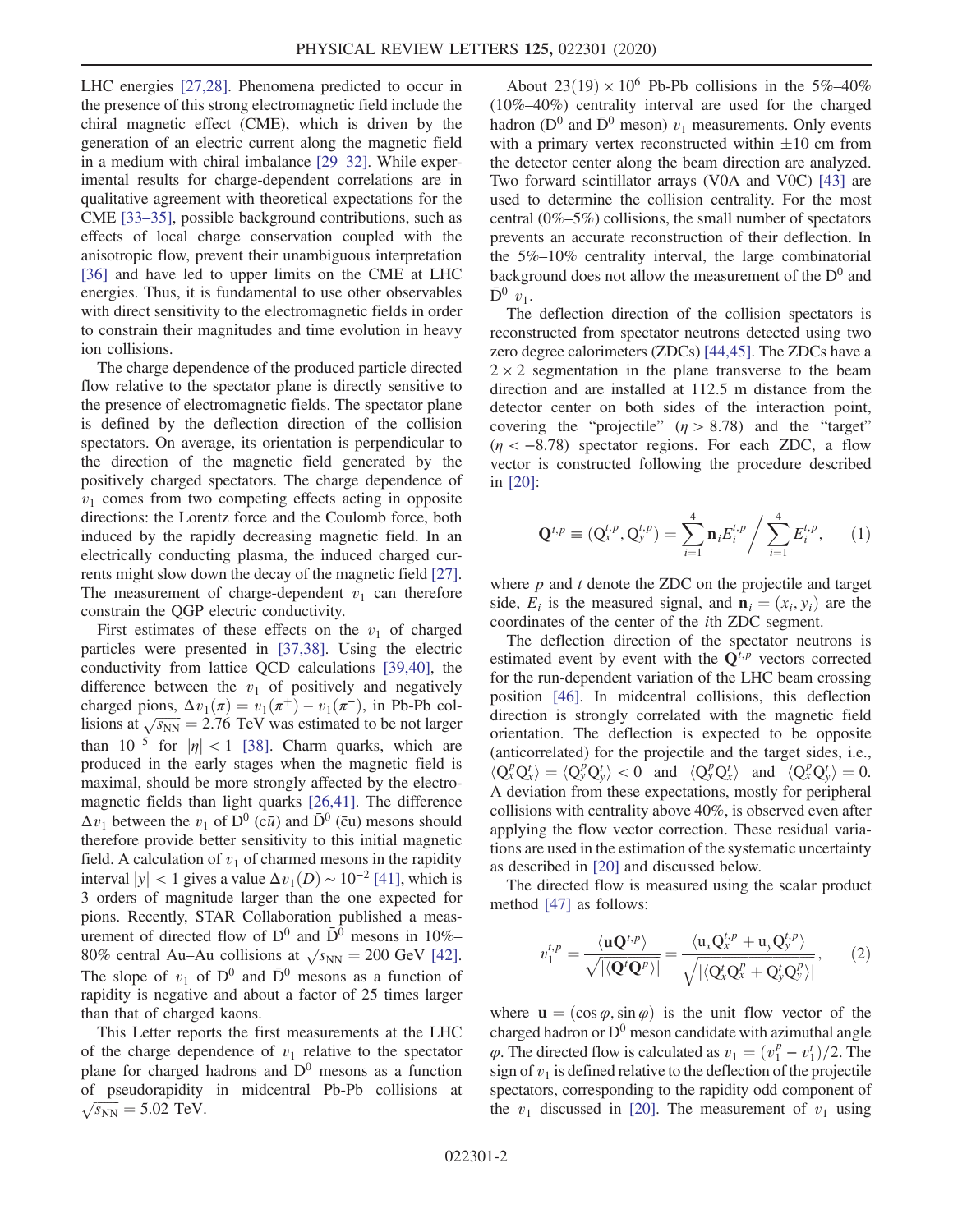spectators does not require any treatment of the momentum conservation unlike the measurements based on correlations between particles produced at midrapidity [\[48\]](#page-6-20). This is justified by the observation of a vanishing relative momentum shift along the spectator plane at  $\eta = 0$  [\[20\]](#page-6-1).

The charged hadron  $v_1$  is measured from tracks reconstructed with the Inner Tracking System (ITS) [\[49\]](#page-6-21) and the time projection chamber (TPC) [\[50\]](#page-6-22) and selected requiring  $p_{\rm T} > 0.2$  GeV/c,  $|\eta| < 0.8$ , at least 70 (out of a maximum of 159) TPC space points and  $\chi^2$ /ndf < 2 for the momentum fit in the TPC. In order to reduce the contamination from secondary particles, only tracks with a maximum distance of closest approach (DCA) to the reconstructed primary vertex in both the transverse (DCA<sub>xy</sub> < 2.4 cm) and the longitudinal direction ( $DCA<sub>z</sub> < 3.2$  cm) are accepted.

The  $D^0$  and  $\bar{D}^0$  mesons are reconstructed using the decay channel  $D^0 \rightarrow K^-\pi^+$  and its charge conjugate for  $3 < p_{\rm T} < 6$  GeV/c. Pions and kaons are reconstructed in the TPC and ITS detectors. Tracks are selected requiring  $|\eta|$  < 0.8,  $p_T > 0.4$  GeV/c, at least 70 hits in TPC, and at least two hits (out of a maximum of six) in the ITS, out of which at least one has to be in the two innermost layers. Particle identification is based on measurements of the specific ionization energy loss  $dE/dx$  in the TPC and the flight time from the interaction point to the time of flight (TOF) detector [\[51\]](#page-7-0). The charge of the identified pions and kaons allows one to distinguish between the D<sup>0</sup>  $\rightarrow$  K<sup>-</sup> $\pi$ <sup>+</sup> and  $\bar{D}^0 \to K^+\pi^-$  candidates. Geometrical selections on the displaced decay vertex topology are applied to reduce the combinatorial background [\[52\]](#page-7-1).

<span id="page-2-1"></span>The  $v_1^D$  is extracted separately for  $D^0$  and  $\bar{D}^0$  mesons via a simultaneous fit to the number  $N(M)$  of  $K^{\pm} \pi^{\pm}$  pairs and their  $v_1(M)$  as a function of the invariant mass, M:

$$
N(M) = N_D(M) + N_{\text{bg}}(M),\tag{3}
$$

<span id="page-2-2"></span>
$$
v_1(M) = [v_1^D N_D(M) + v_1^{\text{bg}}(M)N_{\text{bg}}(M)]/[N_D(M) + N_{\text{bg}}(M)].
$$
\n(4)

An example of the simultaneous fit is shown in Fig. [1.](#page-2-0) The invariant mass distribution is fitted with the sum of a Gaussian function  $N_D(M)$  for the D<sup>0</sup> and  $\bar{D}^0$  signal and an exponential function  $N_{bg}(M)$  for the background. The invariant mass dependence of the directed flow of background candidates  $v_1^{\text{bg}}(M)$  is parameterized by a linear function.

Candidates that satisfy both the K<sup>-</sup> $\pi$ <sup>+</sup> and K<sup>+</sup> $\pi$ <sup>-</sup> hypotheses (reflected kinematics) and therefore cannot be tagged uniquely as  $D^0$  or  $\bar{D}^0$  are rejected. This removes about 35% of the signal and increases the signal to background ratio by about 30%–40%, with a net result of a negligible reduction of the statistical significance of the  $D^0$  and  $\overline{D}^0$  yield. The extracted  $v_1^D$  includes contributions from both prompt  $D^0$  mesons and feed-down  $D^0$  mesons

<span id="page-2-0"></span>

FIG. 1. Illustration of the D<sup>0</sup> meson  $v_1$  extraction procedure via a simultaneous fit to the candidate invariant mass distribution (upper panel) and  $v_1$  (lower panel) for  $3 < p_T < 6$  GeV/c and  $-0.4 < \eta < 0$  in the 10%–40% centrality interval. The blue solid lines correspond to the combined signal and background fit functions, while the red dashed lines represent the background contribution.

from beauty hadron decays. The fraction of prompt  $D^0$ meson is about 85% for the analyzed centrality class and  $p_T$ interval [\[53\]](#page-7-2).

Common sources of systematic uncertainty between charged hadrons and D mesons are related to the resolution of the spectator plane and to the dependence on the ALICE magnet polarity. The absolute systematic uncertainty related to the residual asymmetry in the spectator plane estimation is given by the difference between the  $v_1$ obtained separately from  $\langle u_xQ_x \rangle$  and  $\langle u_yQ_y \rangle$  correlations with the ZDCs in Eq. [\(2\)](#page-1-0). It is about  $3.5 \times 10^{-5}$  ( $2 \times 10^{-2}$ ) for charged hadrons ( $D^0$  and  $\bar{D}^0$  mesons). Effects related to track reconstruction and geometrical alignment of the detectors, which could influence positive and negative tracks differently, are estimated by comparing the  $v_1$  results obtained using data taken with opposite magnet polarity. This comparison also probes the bias in the spectator plane estimation due to the nonzero beam crossing angle in the vertical plane, which had opposite values  $(\pm 60 \mu \text{rad})$  for the opposite magnet polarities. The absolute difference between the  $v_1$  values obtained with the two field polarities is  $2.5 \times 10^{-5}$  (2 × 10<sup>-2</sup>) for charged hadrons (D<sup>0</sup> and  $\overline{D}^{0}$ ). These systematic uncertainties are correlated in pseudorapidity for charged hadrons, while for  $D^0$  and  $\bar{D}^0$  mesons no significant correlation, beyond statistical uncertainties, is observed.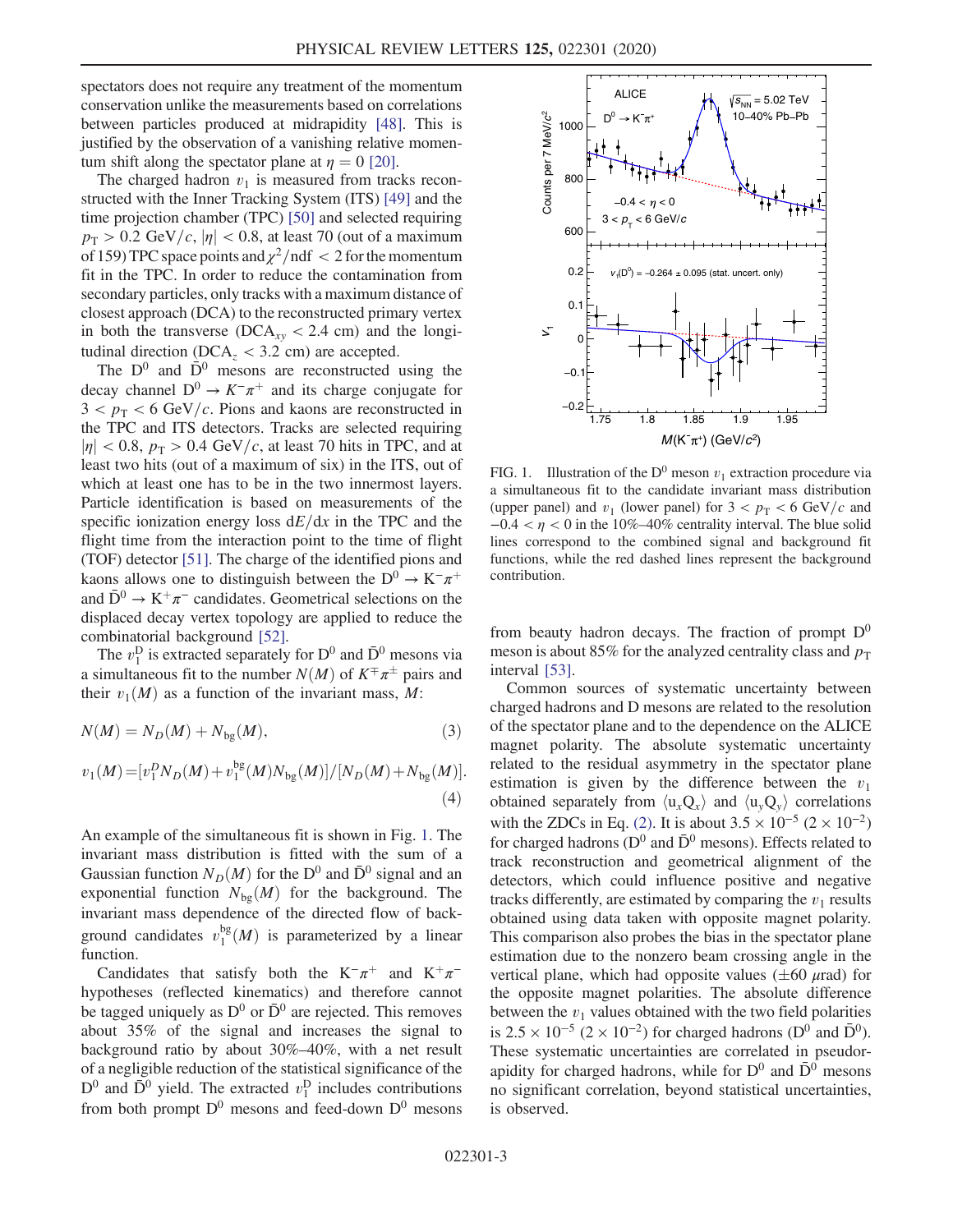For charged hadrons, the track quality selections are varied and an absolute systematic uncertainty of  $2.5 \times 10^{-5}$ is assigned. The contribution from secondaries is varied by changing the maximum  $DCA_{xy}$ , which resulted in a negligible variation of  $v_1$ . The contamination due to TPC tracks originating from pileup collisions during the readout time of the TPC is estimated by varying the selections on the correlations between the event multiplicity (centrality) estimated with detectors with different readout times. The resulting systematic uncertainty is  $10^{-5}$  for the charged hadrons. No systematic uncertainty is assigned for  $D^0$  and  $\bar{D}^0$  because the topological selections effectively remove tracks from pileup. The uncertainty due to the  $D^0$  and  $\bar{D}^0$ signal extraction is estimated by varying (i) the fit functions in Eqs. [\(3\)](#page-2-1) and [\(4\)](#page-2-2) for  $N(M)$  and  $v_1(M)$ , (ii) fixing the Gaussian width and mean to the values extracted from Monte Carlo simulations, and (iii) varying the invariant mass fit range. The absolute systematic uncertainty assigned to  $v_1$ due to the D<sup>0</sup> and  $\bar{D}^0$  yield extraction is 2 × 10<sup>-2</sup>. The possible bias due to the  $p_T$ -dependent efficiency in the  $D^0$ and  $\bar{D}^0$   $v_1$  analysis is tested by reweighting both signal and background with the inverse value of the signal reconstruction efficiency as a function of  $p<sub>T</sub>$ . The assigned absolute systematic uncertainty is  $10^{-2}$ .

<span id="page-3-0"></span>The total systematic uncertainty on  $v_1$  is obtained by adding in quadrature the contributions described above. In the calculation of  $\Delta v_1(D)$ , all individual systematic uncertainties are propagated as fully uncorrelated between  $D^0$  and  $\bar{D}^0$ . For charged hadrons, the systematic uncertainties due to the asymmetry in the spectator plane estimation and the magnet polarity are correlated between positive and negative tracks and largely cancel in  $\Delta v_1(h)$ .

The pseudorapidity dependence of the directed flow of positively and negatively charged hadrons for the 5%–40% centrality class in Pb-Pb collisions at  $\sqrt{s_{NN}} = 5.02$  TeV is shown in the upper left panel of Fig. [2.](#page-3-0) The negative slope of  $v_1$  is usually attributed to the effect of the initial tilt [\[18\]](#page-6-5) or rotation [\[25\]](#page-6-23) of the particle-emitting source. The chargeintegrated  $v_1$  at  $\sqrt{s_{NN}} = 5.02$  TeV agrees within uncertainties with the results at  $\sqrt{s_{NN}} = 2.76$  TeV [\[20\]](#page-6-1).

The difference  $\Delta v_1(h)$  between the  $v_1$  of positively and negatively charged hadrons as a function of pseudorapidity is shown in the lower left panel of Fig. [2](#page-3-0). The rapidity slope  $d\Delta v_1/d\eta$ , extracted with a linear fit (constrained to  $v_1 = 0$ at  $\eta = 0$ ), is d $\Delta v_1/d\eta = [1.68 \pm 0.49(\text{stat}) \pm 0.41(\text{syst})] \times$  $10^{-4}$  with a significance of 2.6 $\sigma$  for having a positive value. The  $d\Delta v_1/d\eta$  is expected to reflect different effects, including those originating from the early time magnetic field dynamics [\[19,26,41\]](#page-6-4) and the Coulomb interaction with charged spectators [\[54\]](#page-7-3), as well as the transport to midrapidity via the baryon stopping mechanism [\[17\]](#page-6-0) of the positive charge carried by the protons from the colliding



FIG. 2. Upper left:  $v_1$  of positively (red) and negatively (blue) charged hadrons for the 5%–40% centrality interval. Upper right:  $v_1$  of D<sup>0</sup> (red) and  $\bar{D}^0$  (blue) for the 10%–40% centrality interval. Lower left and right:  $\Delta v_1(h) = v_1(h^+) - v_1(h^-)$  and  $\Delta v_1(D) =$  $v_1(D^0) - v_1(\bar{D}^0)$ , respectively. Dashed lines represent fits with a linear function.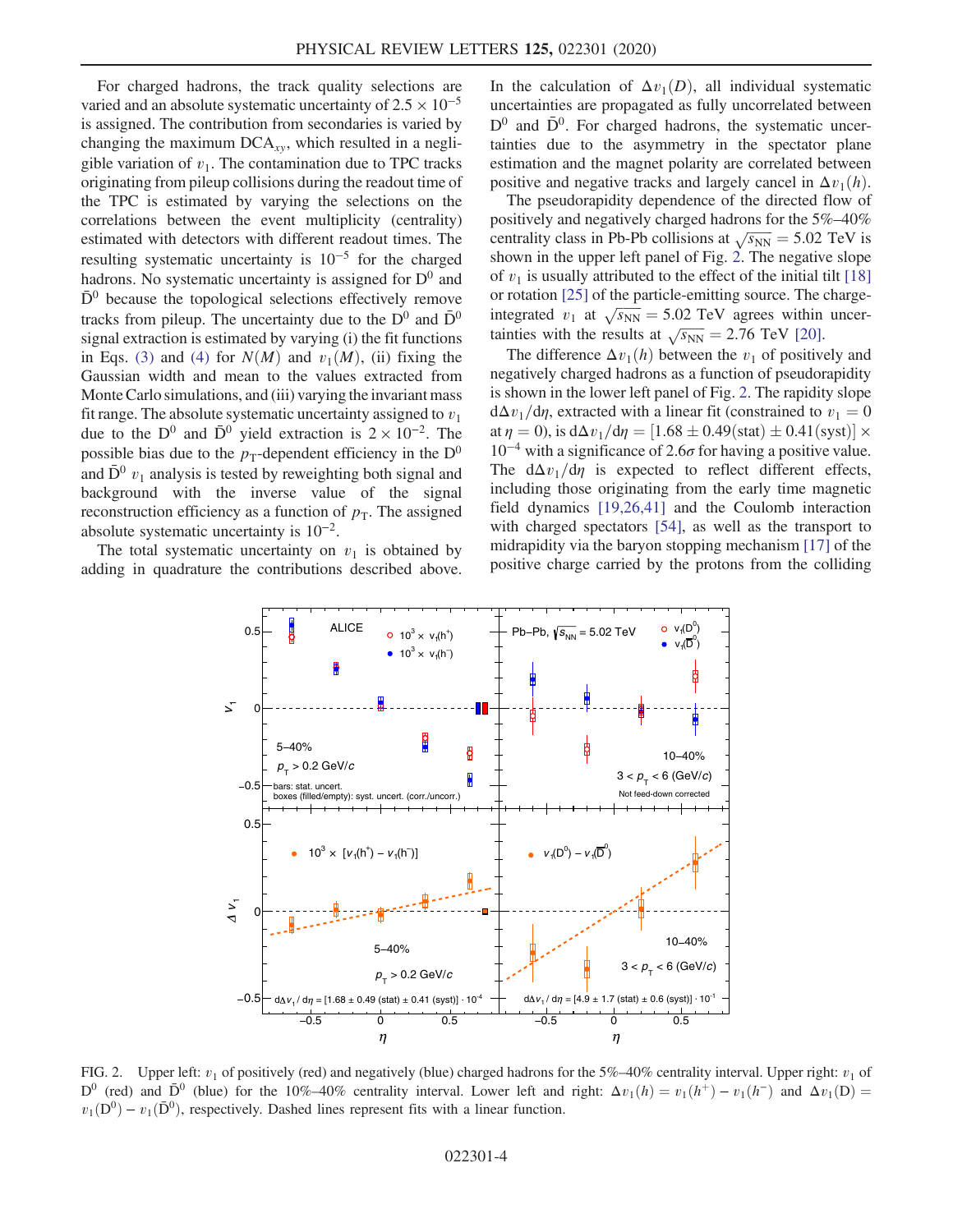nuclei. The importance of baryon stopping for the charge dependence of unidentified hadron  $v_1$  is supported by the observed difference, even at top RHIC energy, between proton and antiproton  $v_1$  [\[22,55,56\]](#page-6-3). The baryon stopping effects are expected to decrease with increasing collision energy, as supported by the observation of a smaller magnitude of  $v_1$  [\[20\]](#page-6-1) and of a proton to antiproton ratio closer to unity at the LHC as compared to RHIC [\[57\]](#page-7-4). Despite the overall decrease, the baryon stopping can contribute significantly to the proton and antiproton  $v_1$ difference and, as such, to the charge dependence of the inclusive hadron  $v_1$ .

The charged hadron  $d\Delta v_1/d\eta$  at  $\sqrt{s_{NN}} = 5.02$  TeV is 1. order of magnitude larger and has an opposite sign with respect to calculations for charged pions at  $\sqrt{s_{NN}} =$ 2.76 TeV [\[38\]](#page-6-12) based on the analytic solution of relativistic hydrodynamics [\[58\]](#page-7-5) with a constant electrical conductivity of the QGP. More recent calculations [\[54\],](#page-7-3) using viscous hydrodynamic calculations [\[59\]](#page-7-6), yield an absolute value of  $d\Delta v_1/d\eta$  of similar magnitude as the one measured for charged hadrons but with opposite sign.

The  $D^0$  and  $\bar{D}^0$   $v_1$  as a function of pseudorapidity is shown in the upper right panel of Fig. [2](#page-3-0). The data suggest a positive slope for the rapidity dependence of the  $v_1$  of  $D^0$ and a negative slope for  $\bar{D}^0$ , with a significance of about  $2\sigma$ in both cases. The slopes are different from the measurements in Au–Au collisions at  $\sqrt{s_{NN}} = 200 \text{ GeV}$  [\[42\]](#page-6-15), where a negative value is observed for both  $D^0$  and  $\bar{D}^0$ . Additionally, the  $v_1$  for D<sup>0</sup> and  $\bar{D}^0$  mesons with 3 <  $p_T$  < 6 GeV/c ( $\langle p_{\rm T} \rangle \approx 4.2$  GeV/c) in the 10%–40% centrality interval is about 3 orders of magnitude larger than that of charged hadrons with  $p_T > 0.2 \,\text{GeV}/c$  ( $\langle p_T \rangle \approx 0.7 \,\text{GeV}/c$ ) in the 5%–40% centrality class. The different  $p<sub>T</sub>$  intervals used for the charged hadron and  $D^0$  meson  $v_1$  measurements are imposed by the statistical precision of the data, which simultaneously limits the yield of high  $p<sub>T</sub>$  charged hadrons and results in low significance of the  $D^0$  and  $\bar{D}^0$ meson yield at low  $p_T$ . The charged hadron  $v_1$  at the LHC has a weak centrality dependence and changes sign around  $p_{\rm T} \approx 1.5$  GeV/c [\[20\]](#page-6-1). The differences in centrality and transverse momentum intervals should not be responsible for the observed difference between the magnitude of the  $v_1$ of charged hadrons and  $D^0$  and  $\bar{D}^0$  mesons. The  $D^0$  and  $\bar{D}^0$  $v_1$  is an order of magnitude larger than the predictions from the transport [\[41\]](#page-6-14) and hydrodynamic [\[19,26\]](#page-6-4) model calculations. The difference between the  $v_1$  values of  $D^0$ and  $\bar{D}^0$  mesons  $\Delta v_1(D)$  is shown in the lower right panel of Fig. [2](#page-3-0). The value of  $d\Delta v_1/d\eta = [4.9 \pm 1.7(\text{stat}) \pm$  $0.6$ (syst) × 10<sup>-1</sup> corresponds to a significance of 2.7 $\sigma$ to have a positive slope. A negative value for  $d\Delta v_1/d\eta$  was predicted in [\[41\]](#page-6-14) and is observed in Au–Au collisions at  $\sqrt{s_{NN}} = 200$  GeV [\[42\].](#page-6-15) The opposite sign of the measured  $D^0$  meson and charged hadron  $\Delta v_1$  slope with respect to model calculations might indicate a stronger effect of the Lorentz force relative to the Coulomb one. These results demonstrate the sensitivity of the  $v_1$  to the interplay among the effects of the rapidly decreasing magnetic field and the initial tilt of the source.

In summary, first measurements of the charge dependence of  $v_1$  relative to the spectator plane in midcentral Pb-Pb collisions at  $\sqrt{s_{NN}} = 5.02 \text{ TeV}$  are presented. The  $v_1$ and the difference  $\Delta v_1$  between positively and negatively charged hadrons and  $D^0$  mesons are sensitive to the effects of the electromagnetic fields induced by spectator protons, baryon number transport, and the initial tilt or rotation of the particle-emitting source for noncentral collisions. An indication of a positive slope  $d\Delta v_1/d\eta$  of the chargedependent  $v_1$  at midrapidity for both charged hadrons and  $D^0$  and  $\bar{D}^0$  mesons is observed. The slope  $d\Delta v_1/d\eta$  is  $[1.68 \pm 0.49(stat) \pm 0.41(syst)] \times 10^{-4}$  for charged hadrons with  $p_T > 0.2 \text{ GeV}/c$  and  $[4.9 \pm 1.7 \text{(stat)} \pm 0.6 \text{(syst)}] \times 10^{-1}$ for  $D^0$  and  $\bar{D}^0$  mesons with  $3 < p_T < 6$  GeV/c, with significance of 2.6 $\sigma$  and 2.7 $\sigma$  for having a positive value, respectively. The measured values of  $v_1$  for  $D^0$  and  $\bar{D}^0$ mesons are about 3 orders of magnitude larger than the measured value of charged hadrons. These measurements together with those at RHIC [\[42\]](#page-6-15) provide new insights and can constrain the theoretical modeling [\[38,41\]](#page-6-12) of electromagnetic effects. Further constraints will be set by future higher precision measurements at the LHC [\[60,61\]](#page-7-7).

ALICE Collaboration would like to thank all its engineers and technicians for their invaluable contributions to the construction of the experiment and the CERN accelerator teams for the outstanding performance of the LHC complex. ALICE Collaboration gratefully acknowledges the resources and support provided by all grid centers and the Worldwide LHC Computing Grid (WLCG) collaboration. ALICE Collaboration acknowledges the following funding agencies for their support in building and running the ALICE detector: A. I. Alikhanyan National Science Laboratory (Yerevan Physics Institute) Foundation (ANSL), State Committee of Science and World Federation of Scientists (WFS), Armenia; Austrian Academy of Sciences, Austrian Science Fund (FWF) [Grant No. M 2467-N36] and Nationalstiftung für Forschung, Technologie und Entwicklung, Austria; Ministry of Communications and High Technologies, National Nuclear Research Center, Azerbaijan; Conselho Nacional de Desenvolvimento Científico e Tecnológico (CNPq), Financiadora de Estudos e Projetos (Finep), Fundação de Amparo `a Pesquisa do Estado de São Paulo (FAPESP), and Universidade Federal do Rio Grande do Sul (UFRGS), Brazil; Ministry of Education of China (MOEC), Ministry of Science and Technology of China (MSTC), and National Natural Science Foundation of China (NSFC), China; Ministry of Science and Education and Croatian Science Foundation, Croatia; Centro de Aplicaciones Tecnológicas y Desarrollo Nuclear (CEADEN), Cubaenergía, Cuba;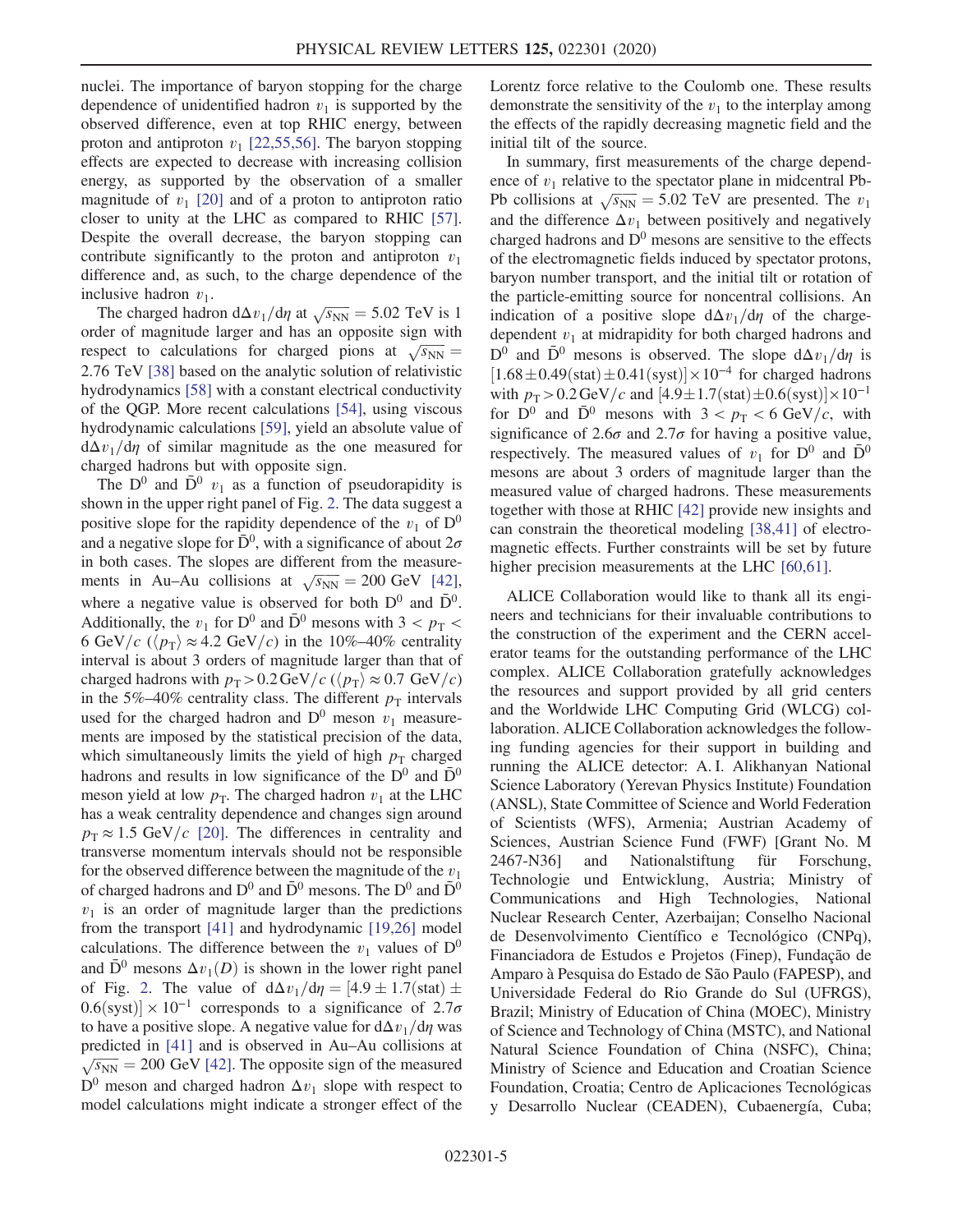Ministry of Education, Youth and Sports of the Czech Republic, Czech Republic; The Danish Council for Independent Research | Natural Sciences, the VILLUM FONDEN, and Danish National Research Foundation (DNRF), Denmark; Helsinki Institute of Physics (HIP), Finland; Commissariat à l'Energie Atomique (CEA), Institut National de Physique Nucléaire et de Physique des Particules (IN2P3), Centre National de la Recherche Scientifique (CNRS), and Région des Pays de la Loire, France; Bundesministerium für Bildung und Forschung (BMBF) and GSI Helmholtzzentrum für Schwerionenforschung GmbH, Germany; General Secretariat for Research and Technology, Ministry of Education, Research and Religions, Greece; National Research, Development and Innovation Office, Hungary; Department of Atomic Energy Government of India (DAE), Department of Science and Technology, Government of India (DST), University Grants Commission, Government of India (UGC), and Council of Scientific and Industrial Research (CSIR), India; Indonesian Institute of Science, Indonesia; Centro Fermi–Museo Storico della Fisica e Centro Studi e Ricerche Enrico Fermi and Istituto Nazionale di Fisica Nucleare (INFN), Italy; Institute for Innovative Science and Technology, Nagasaki Institute of Applied Science (IIST), Japanese Ministry of Education, Culture, Sports, Science, and Technology (MEXT) and Japan Society for the Promotion of Science (JSPS) KAKENHI, Japan; Consejo Nacional de Ciencia (CONACYT) y Tecnología through Fondo de Cooperación Internacional en Ciencia y Tecnología (FONCICYT) and Dirección General de Asuntos del Personal Academico (DGAPA), Mexico; Nederlandse Organisatie voor Wetenschappelijk Onderzoek (NWO), Netherlands; The Research Council of Norway, Norway; Commission on Science and Technology for Sustainable Development in the South (COMSATS), Pakistan; Pontificia Universidad Católica del Perú, Peru; Ministry of Science and Higher Education and National Science Centre, Poland; Korea Institute of Science and Technology Information and National Research Foundation of Korea (NRF), Republic of Korea; Ministry of Education and Scientific Research, Institute of Atomic Physics and Ministry of Research and Innovation, and Institute of Atomic Physics, Romania; Joint Institute for Nuclear Research (JINR), Ministry of Education and Science of the Russian Federation, National Research Center Kurchatov Institute, Russian Science Foundation, and Russian Foundation for Basic Research, Russia; Ministry of Education, Science, Research, and Sport of the Slovak Republic, Slovakia; National Research Foundation of South Africa, South Africa; Swedish Research Council (VR) and Knut and Alice Wallenberg Foundation (KAW), Sweden; European Organization for Nuclear Research, Switzerland; Suranaree University of Technology (SUT), National

Science and Technology Development Agency (NSDTA), and Office of the Higher Education Commission under NRU project of Thailand, Thailand; Turkish Atomic Energy Agency (TAEK), Turkey; National Academy of Sciences of Ukraine, Ukraine; Science and Technology Facilities Council (STFC), United Kingdom; National Science Foundation (NSF) and U.S. Department of Energy, Office of Nuclear Physics (DOE NP), USA.

- <span id="page-5-0"></span>[1] A. Bazavov et al. (HotOCD Collaboration), Chiral crossover in QCD at zero and non-zero chemical potentials, [Phys.](https://doi.org/10.1016/j.physletb.2019.05.013) Lett. B 795[, 15 \(2019\)](https://doi.org/10.1016/j.physletb.2019.05.013).
- [2] A. Bazavov *et al.*, The QCD equation of state to  $\mathcal{O}(\mu_B^6)$  from lattice QCD, Phys. Rev. D 95[, 054504 \(2017\)](https://doi.org/10.1103/PhysRevD.95.054504).
- [3] A. Bazavov et al. (HotQCD Collaboration), Equation of state in  $(2 + 1)$ -flavor QCD, [Phys. Rev. D](https://doi.org/10.1103/PhysRevD.90.094503) 90, 094503 [\(2014\).](https://doi.org/10.1103/PhysRevD.90.094503)
- [4] A. Bazavov et al., The chiral and deconfinement aspects of the QCD transition, Phys. Rev. D 85[, 054503 \(2012\).](https://doi.org/10.1103/PhysRevD.85.054503)
- [5] S. Borsanyi, Z. Fodor, C. Hoelbling, S. D. Katz, S. Krieg, C. Ratti, and K. K. Szabo (Wuppertal-Budapest Collaboration), Is there still any  $T_c$  mystery in lattice QCD? Results with physical masses in the continuum limit III, [J. High Energy](https://doi.org/10.1007/JHEP09(2010)073) [Phys. 09 \(2010\) 073.](https://doi.org/10.1007/JHEP09(2010)073)
- [6] S. Borsanyi, G. Endrodi, Z. Fodor, A. Jakovac, S. D. Katz, S. Krieg, C. Ratti, and K. K. Szabo (Wuppertal-Budapest Collaboration), The QCD equation of state with dynamical quarks, [J. High Energy Phys. 11 \(2010\) 077.](https://doi.org/10.1007/JHEP11(2010)077)
- <span id="page-5-1"></span>[7] K. Aamodt et al. (ALICE Collaboration), Elliptic Flow of Charged Particles in Pb-Pb collisions at 2.76 TeV, [Phys.](https://doi.org/10.1103/PhysRevLett.105.252302) Rev. Lett. 105[, 252302 \(2010\).](https://doi.org/10.1103/PhysRevLett.105.252302)
- [8] K. Aamodt et al. (ALICE Collaboration), Higher Harmonic Anisotropic Flow Measurements of Charged Particles in Pb-Pb Collisions at  $\sqrt{s_{NN}} = 2.76$  TeV, [Phys. Rev. Lett.](https://doi.org/10.1103/PhysRevLett.107.032301) 107[, 032301 \(2011\).](https://doi.org/10.1103/PhysRevLett.107.032301)
- [9] G. Aad et al. (ATLAS Collaboration), Measurement of the azimuthal anisotropy for charged particle production in  $\sqrt{s_{NN}}$  = 2.76 TeV lead-lead collisions with the ATLAS detector, Phys. Rev. C 86[, 014907 \(2012\).](https://doi.org/10.1103/PhysRevC.86.014907)
- [10] S. Chatrchyan et al. (CMS Collaboration), Measurement of the elliptic anisotropy of charged particles produced in PbPb collisions at  $\sqrt{s_{NN}}$  = 2.76 TeV, [Phys. Rev. C](https://doi.org/10.1103/PhysRevC.87.014902) 87, 014902 [\(2013\).](https://doi.org/10.1103/PhysRevC.87.014902)
- [11] B. Abelev et al. (ALICE Collaboration), Elliptic flow of identified hadrons in Pb-Pb collisions at  $\sqrt{s_{NN}} = 2.76 \text{ TeV}$ , [J. High Energy Phys. 06 \(2015\) 190.](https://doi.org/10.1007/JHEP06(2015)190)
- <span id="page-5-2"></span>[12] U. Heinz and R. Snellings, Collective flow and viscosity in relativistic heavy-ion collisions, [Annu. Rev. Nucl. Part. Sci.](https://doi.org/10.1146/annurev-nucl-102212-170540) 63[, 123 \(2013\).](https://doi.org/10.1146/annurev-nucl-102212-170540)
- [13] C. Gale, S. Jeon, and B. Schenke, Hydrodynamic modeling of heavy-ion collisions, [Int. J. Mod. Phys. A](https://doi.org/10.1142/S0217751X13400113) 28, 1340011 [\(2013\).](https://doi.org/10.1142/S0217751X13400113)
- [14] H. Niemi, K. J. Eskola, and R. Paatelainen, Event-byevent fluctuations in a perturbative  $QCD$  + saturation + hydrodynamics model: Determining QCD matter shear viscosity in ultrarelativistic heavy-ion collisions, [Phys.](https://doi.org/10.1103/PhysRevC.93.024907) Rev. C 93[, 024907 \(2016\).](https://doi.org/10.1103/PhysRevC.93.024907)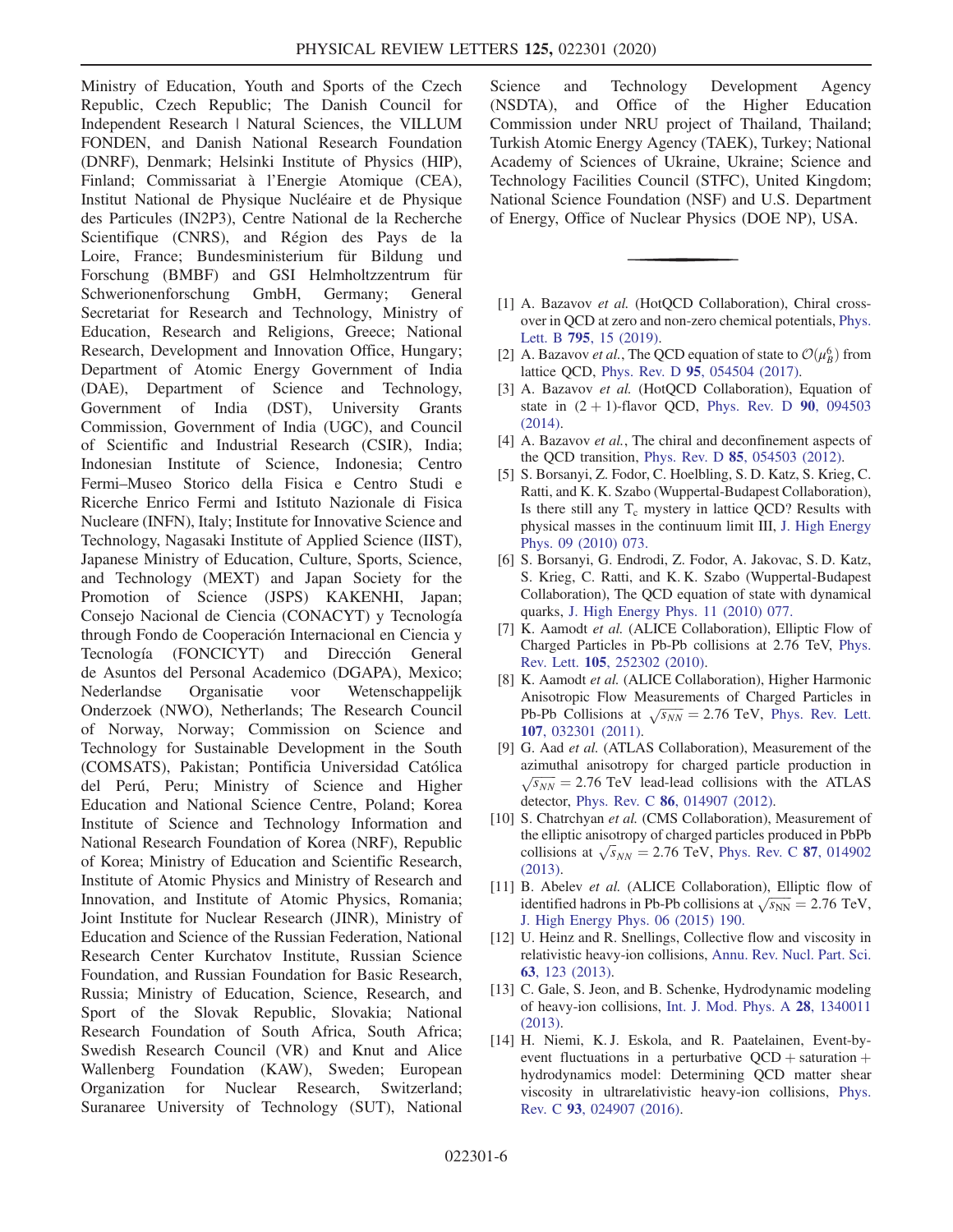- [15] J. E. Bernhard, J. S. Moreland, S. A. Bass, J. Liu, and U. Heinz, Applying Bayesian parameter estimation to relativistic heavy-ion collisions: Simultaneous characterization of the initial state and quark-gluon plasma medium, [Phys. Rev.](https://doi.org/10.1103/PhysRevC.94.024907) C 94[, 024907 \(2016\).](https://doi.org/10.1103/PhysRevC.94.024907)
- [16] A. Dubla, S. Masciocchi, J. M. Pawlowski, B. Schenke, C. Shen, and J. Stachel, Towards QCD-assisted hydrodynamics for heavy-ion collision phenomenology, [Nucl. Phys.](https://doi.org/10.1016/j.nuclphysa.2018.09.046) A979, [251 \(2018\)](https://doi.org/10.1016/j.nuclphysa.2018.09.046).
- <span id="page-6-0"></span>[17] R. J. M. Snellings, H. Sorge, S. A. Voloshin, F. Q. Wang, and N. Xu, Novel Rapidity Dependence of Directed Flow in High-Energy Heavy Ion Collisions, [Phys. Rev. Lett.](https://doi.org/10.1103/PhysRevLett.84.2803) 84, [2803 \(2000\)](https://doi.org/10.1103/PhysRevLett.84.2803).
- <span id="page-6-5"></span>[18] P. Bozek and I. Wyskiel, Directed flow in ultrarelativistic heavy-ion collisions, Phys. Rev. C 81[, 054902 \(2010\).](https://doi.org/10.1103/PhysRevC.81.054902)
- <span id="page-6-4"></span>[19] S. Chatterjee and P. Bozek, Large Directed Flow of Open Charm Mesons Probes the Three Dimensional Distribution of Matter in Heavy Ion Collisions, [Phys. Rev. Lett.](https://doi.org/10.1103/PhysRevLett.120.192301) 120, [192301 \(2018\).](https://doi.org/10.1103/PhysRevLett.120.192301)
- <span id="page-6-1"></span>[20] B. Abelev et al. (ALICE Collaboration), Directed Flow of Charged Particles at Midrapidity Relative to the Spectator Plane in Pb-Pb Collisions at  $\sqrt{s_{NN}} = 2.76$  TeV, [Phys. Rev.](https://doi.org/10.1103/PhysRevLett.111.232302) Lett. 111[, 232302 \(2013\)](https://doi.org/10.1103/PhysRevLett.111.232302).
- <span id="page-6-2"></span>[21] B. I. Abelev et al. (STAR Collaboration), System-Size Independence of Directed Flow at the Relativistic Heavy-Ion Collider, Phys. Rev. Lett. 101[, 252301 \(2008\).](https://doi.org/10.1103/PhysRevLett.101.252301)
- <span id="page-6-3"></span>[22] L. Adamczyk et al. (STAR Collaboration), Charge-Dependent Directed Flow in Cu + Au Collisions at  $\sqrt{s_{NN}}$  = 200 GeV, Phys. Rev. Lett. **118**[, 012301 \(2017\).](https://doi.org/10.1103/PhysRevLett.118.012301)
- [23] A. Adil, M. Gyulassy, and T. Hirano, 3D jet tomography of the twisted color glass condensate, [Phys. Rev. D](https://doi.org/10.1103/PhysRevD.73.074006) 73, 074006 [\(2006\).](https://doi.org/10.1103/PhysRevD.73.074006)
- [24] A. Adil and M. Gyulassy, 3D jet tomography of twisted strongly coupled quark gluon plasmas, [Phys. Rev. C](https://doi.org/10.1103/PhysRevC.72.034907) 72, [034907 \(2005\).](https://doi.org/10.1103/PhysRevC.72.034907)
- <span id="page-6-23"></span>[25] L. P. Csernai, V. K. Magas, H. Stocker, and D. D. Strottman, Fluid dynamical prediction of changed v1-flow at LHC, Phys. Rev. C 84[, 024914 \(2011\).](https://doi.org/10.1103/PhysRevC.84.024914)
- <span id="page-6-13"></span>[26] S. Chatterjee and P. Bozek, Interplay of drag by hot matter and electromagnetic force on the directed flow of heavy quarks, Phys. Lett. B 798[, 134955 \(2019\)](https://doi.org/10.1016/j.physletb.2019.134955).
- <span id="page-6-6"></span>[27] K. Tuchin, Particle production in strong electromagnetic fields in relativistic heavy-ion collisions, [Adv. High Energy](https://doi.org/10.1155/2013/490495) Phys. 2013[, 1 \(2013\).](https://doi.org/10.1155/2013/490495)
- [28] V. Skokov, A. Yu. Illarionov, and V. Toneev, Estimate of the magnetic field strength in heavy-ion collisions, [Int. J. Mod.](https://doi.org/10.1142/S0217751X09047570) Phys. A 24[, 5925 \(2009\).](https://doi.org/10.1142/S0217751X09047570)
- <span id="page-6-7"></span>[29] K. Fukushima, D. E. Kharzeev, and H. J. Warringa, The chiral magnetic effect, Phys. Rev. D 78[, 074033 \(2008\).](https://doi.org/10.1103/PhysRevD.78.074033)
- [30] D. E. Kharzeev, L. D. McLerran, and H. J. Warringa, The effects of topological charge change in heavy ion collisions: 'Event by event P and CP violation', [Nucl. Phys.](https://doi.org/10.1016/j.nuclphysa.2008.02.298) A803, 227 [\(2008\).](https://doi.org/10.1016/j.nuclphysa.2008.02.298)
- [31] K. Tuchin, Synchrotron radiation by fast fermions in heavyion collisions, Phys. Rev. C 82[, 034904 \(2010\);](https://doi.org/10.1103/PhysRevC.82.034904) Erratum, Phys. Rev. C 83[, 039903 \(2011\).](https://doi.org/10.1103/PhysRevC.83.039903)
- [32] V. Voronyuk, V. D. Toneev, W. Cassing, E. L. Bratkovskaya, V. P. Konchakovski, and S. A. Voloshin, (Electro-)Magnetic field evolution in relativistic heavy-ion collisions, [Phys.](https://doi.org/10.1103/PhysRevC.83.054911) Rev. C 83[, 054911 \(2011\).](https://doi.org/10.1103/PhysRevC.83.054911)
- <span id="page-6-8"></span>[33] V. Khachatryan et al. (CMS Collaboration), Observation of charge-dependent azimuthal correlations in  $p$ -Pb collisions and its implication for the search for the chiral magnetic effect, Phys. Rev. Lett. 118[, 122301 \(2017\)](https://doi.org/10.1103/PhysRevLett.118.122301).
- [34] B. Abelev et al. (ALICE Collaboration), Charge Separation Relative to the Reaction Plane in Pb-Pb Collisions at  $\sqrt{s_{NN}}$  = 2.76 TeV, Phys. Rev. Lett. 110[, 012301 \(2013\)](https://doi.org/10.1103/PhysRevLett.110.012301).
- [35] B. I. Abelev et al. (STAR Collaboration), Azimuthal Charged-Particle Correlations and Possible Local Strong Parity Violation, Phys. Rev. Lett. 103[, 251601 \(2009\)](https://doi.org/10.1103/PhysRevLett.103.251601).
- <span id="page-6-9"></span>[36] S. Schlichting and S. Pratt, Charge conservation at energies available at the BNL Relativistic Heavy Ion Collider and contributions to local parity violation observables, [Phys.](https://doi.org/10.1103/PhysRevC.83.014913) Rev. C 83[, 014913 \(2011\).](https://doi.org/10.1103/PhysRevC.83.014913)
- <span id="page-6-10"></span>[37] A. Rybicki and A. Szczurek, Spectator induced electromagnetic effect on directed flow in heavy ion collisions, Phys. Rev. C 87[, 054909 \(2013\).](https://doi.org/10.1103/PhysRevC.87.054909)
- <span id="page-6-12"></span>[38] U. Gursoy, D. Kharzeev, and K. Rajagopal, Magnetohydrodynamics, charged currents and directed flow in heavy ion collisions, Phys. Rev. C 89[, 054905 \(2014\)](https://doi.org/10.1103/PhysRevC.89.054905).
- <span id="page-6-11"></span>[39] H. T. Ding, A. Francis, O. Kaczmarek, F. Karsch, E. Laermann, and W. Soeldner, Thermal dilepton rate and electrical conductivity: An analysis of vector current correlation functions in quenched lattice QCD, [Phys. Rev. D](https://doi.org/10.1103/PhysRevD.83.034504) 83, [034504 \(2011\).](https://doi.org/10.1103/PhysRevD.83.034504)
- [40] A. Amato, G. Aarts, C. Allton, P. Giudice, S. Hands, and J.-I. Skullerud, Electrical conductivity of the quark-gluon plasma across the deconfinement transition, [Phys. Rev. Lett.](https://doi.org/10.1103/PhysRevLett.111.172001) 111[, 172001 \(2013\).](https://doi.org/10.1103/PhysRevLett.111.172001)
- <span id="page-6-14"></span>[41] S. K. Das, S. Plumari, S. Chatterjee, J. Alam, F. Scardina, and V. Greco, Directed flow of charm quarks as a witness of the initial strong magnetic field in ultra-relativistic heavy ion collisions, [Phys. Lett. B](https://doi.org/10.1016/j.physletb.2017.02.046) 768, 260 (2017).
- <span id="page-6-15"></span>[42] J. Adam et al. (STAR Collaboration), First Observation of the Directed Flow of  $D^0$  and  $D^0$  in Au + Au Collisions at  $\sqrt{s_{NN}}$  = 200 GeV, Phys. Rev. Lett. 123[, 162301 \(2019\)](https://doi.org/10.1103/PhysRevLett.123.162301).
- <span id="page-6-16"></span>[43] E. Abbas et al. (ALICE Collaboration), Performance of the ALICE VZERO system, J. Instrum. 8[, P10016 \(2013\)](https://doi.org/10.1088/1748-0221/8/10/P10016).
- <span id="page-6-17"></span>[44] K. Aamodt et al. (ALICE Collaboration), The ALICE experiment at the CERN LHC, [J. Instrum.](https://doi.org/10.1088/1748-0221/3/08/S08002) 3, S08002 [\(2008\).](https://doi.org/10.1088/1748-0221/3/08/S08002)
- [45] B. Abelev et al. (ALICE Collaboration), Performance of the ALICE Experiment at the CERN LHC, [Int. J. Mod. Phys. A](https://doi.org/10.1142/S0217751X14300440) 29[, 1430044 \(2014\).](https://doi.org/10.1142/S0217751X14300440)
- <span id="page-6-18"></span>[46] I. Selyuzhenkov and S. Voloshin, Effects of non-uniform acceptance in anisotropic flow measurement, [Phys. Rev. C](https://doi.org/10.1103/PhysRevC.77.034904) 77[, 034904 \(2008\).](https://doi.org/10.1103/PhysRevC.77.034904)
- <span id="page-6-19"></span>[47] M. Luzum and J.-Y. Ollitrault, Eliminating experimental bias in anisotropic-flow measurements of high-energy nuclear collisions, Phys. Rev. C 87[, 044907 \(2013\).](https://doi.org/10.1103/PhysRevC.87.044907)
- <span id="page-6-20"></span>[48] E. Retinskaya, M. Luzum, and J.-Y. Ollitrault, Directed flow at midrapidity in  $\sqrt{s_{NN}}$  = 2.76 TeV Pb + Pb collisions, Phys. Rev. Lett. 108[, 252302 \(2012\).](https://doi.org/10.1103/PhysRevLett.108.252302)
- <span id="page-6-21"></span>[49] K. Aamodt et al. (ALICE Collaboration), Alignment of the ALICE Inner Tracking System with cosmic-ray tracks, J. Instrum. 5[, P03003 \(2010\)](https://doi.org/10.1088/1748-0221/5/03/P03003).
- <span id="page-6-22"></span>[50] J. Alme et al., The ALICE TPC, a large 3-dimensional tracking device with fast readout for ultra-high multiplicity events, [Nucl. Instrum. Methods Phys. Res., Sect. A](https://doi.org/10.1016/j.nima.2010.04.042) 622, 316 [\(2010\).](https://doi.org/10.1016/j.nima.2010.04.042)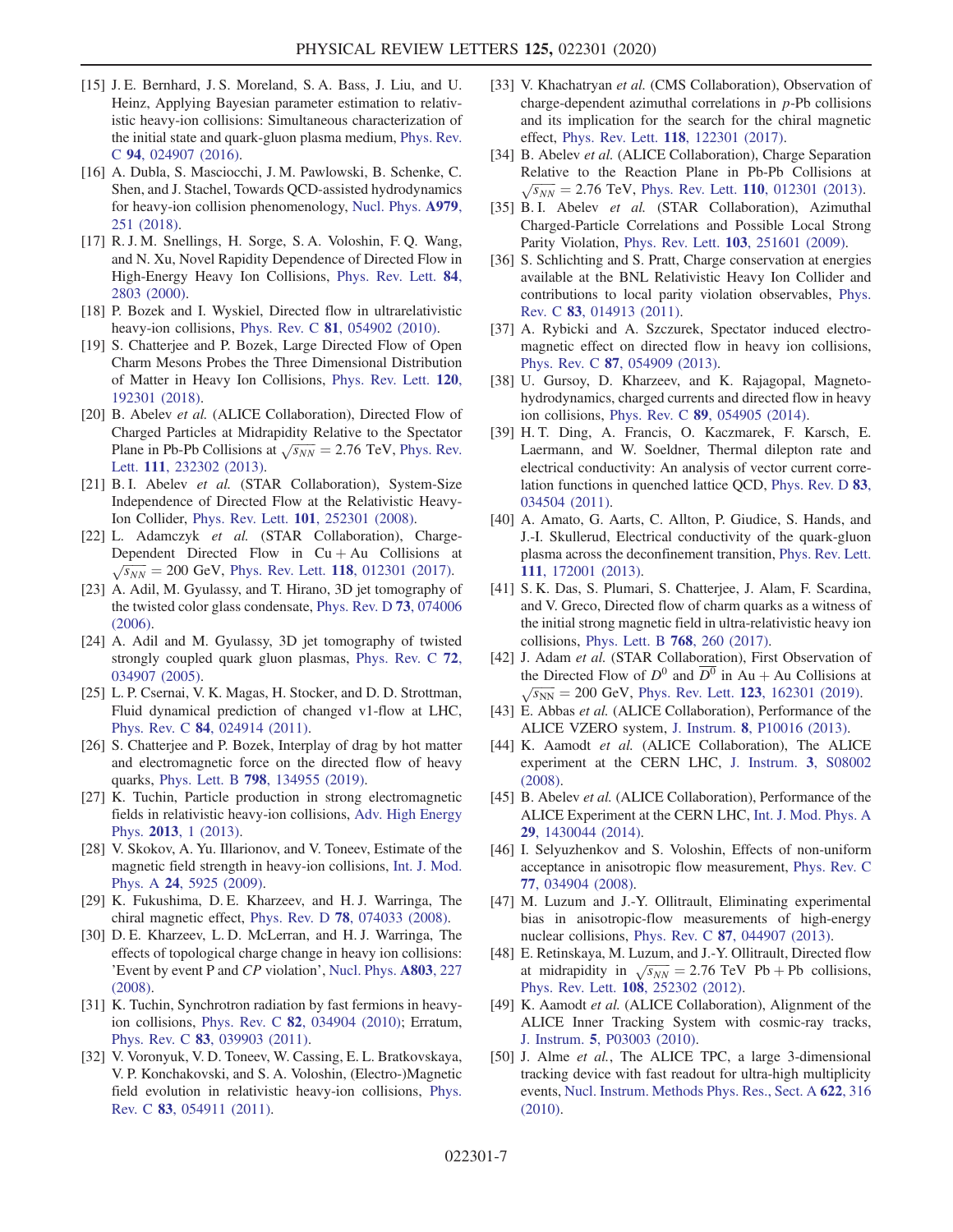- <span id="page-7-0"></span>[51] F. Carnesecchi (ALICE Collaboration), Performance of the ALICE Time-Of-Flight detector at the LHC, [J. Instrum.](https://doi.org/10.1088/1748-0221/14/06/C06023) 14, [C06023 \(2019\)](https://doi.org/10.1088/1748-0221/14/06/C06023).
- <span id="page-7-1"></span>[52] S. Acharya et al. (ALICE Collaboration), D-Meson Azimuthal Anisotropy in Midcentral Pb-Pb Collisions at  $\sqrt{s_{NN}}$  = 5.02 TeV, Phys. Rev. Lett. 120[, 102301 \(2018\)](https://doi.org/10.1103/PhysRevLett.120.102301).
- <span id="page-7-2"></span>[53] S. Acharya et al. (ALICE Collaboration), Measurement of  $D^0$ ,  $D^+$ ,  $D^{*+}$  and  $D_s^+$  production in Pb-Pb collisions at  $\sqrt{s_{NN}}$  = 5.02 TeV, [J. High Energy Phys. 10 \(2018\) 174.](https://doi.org/10.1007/JHEP10(2018)174)
- <span id="page-7-3"></span>[54] U. Gursoy, D. Kharzeev, E. Marcus, K. Rajagopal, and C. Shen, Charge-dependent flow induced by magnetic and electric fields in heavy ion collisions, [Phys. Rev. C](https://doi.org/10.1103/PhysRevC.98.055201) 98, [055201 \(2018\).](https://doi.org/10.1103/PhysRevC.98.055201)
- [55] L. Adamczyk et al. (STAR Collaboration), Directed Flow of Identified Particles in Au + Au Collisions at  $\sqrt{s_{NN}}$  = 200 GeV at RHIC, [Phys. Rev. Lett.](https://doi.org/10.1103/PhysRevLett.108.202301) **108**, 202301 [\(2012\).](https://doi.org/10.1103/PhysRevLett.108.202301)
- [56] L. Adamczyk et al. (STAR Collaboration), Beam-Energy Dependence of the Directed Flow of Protons, Antiprotons,

and Pions in  $Au + Au$  Collisions, [Phys. Rev. Lett.](https://doi.org/10.1103/PhysRevLett.112.162301) 112, [162301 \(2014\).](https://doi.org/10.1103/PhysRevLett.112.162301)

- <span id="page-7-4"></span>[57] B. Abelev et al. (ALICE Collaboration), Centrality dependence of  $\pi$ , K, p production in Pb-Pb collisions at  $\sqrt{s_{NN}} = 2.76$  TeV, Phys. Rev. C 88[, 044910 \(2013\)](https://doi.org/10.1103/PhysRevC.88.044910).
- <span id="page-7-5"></span>[58] S. S. Gubser, Symmetry constraints on generalizations of Bjorken flow, Phys. Rev. D 82[, 085027 \(2010\)](https://doi.org/10.1103/PhysRevD.82.085027).
- <span id="page-7-6"></span>[59] C. Shen, Z. Qiu, H. Song, J. Bernhard, S. Bass, and U. Heinz, The iEBE-VISHNU code package for relativistic heavy-ion collisions, [Comput. Phys. Commun.](https://doi.org/10.1016/j.cpc.2015.08.039) 199, 61 (2016).
- <span id="page-7-7"></span>[60] Z. Citron *et al.*, Future physics opportunities for highdensity QCD at the LHC with heavy-ion and proton beams, in HL/HE-LHC Workshop: Workshop on the Physics of HL-LHC, and Perspectives at HE-LHC Geneva, Switzerland, 2018 (2018).
- [61] S. Acharya et al. (ALICE Collaboration), ALICE upgrade physics performance studies for 2018 Report on HL/HE-LHC physics, Report No. ALICE-PUBLIC-2019-001 (2019), [https://cds.cern.ch/record/2661798.](https://cds.cern.ch/record/2661798)

<span id="page-7-8"></span>S. Acharya,<sup>141</sup> D. Adamová,<sup>94</sup> A. Adler,<sup>74</sup> J. Adolfsson,<sup>80</sup> M. M. Aggarwal,<sup>99</sup> G. Aglieri Rinella,<sup>33</sup> M. Agnello,<sup>30</sup> N. Agrawal,  $^{10,53}$  Z. Ahammed,  $^{141}$  S. Ahmad,  $^{16}$  S. U. Ahn,  $^{76}$  A. Akindinov,  $^{91}$  M. Al-Turany,  $^{106}$  S. N. Alam,  $^{141}$ D. S. D. Albuquerque,<sup>122</sup> D. Aleksandrov,<sup>87</sup> B. Alessandro,<sup>58</sup> H. M. Alfanda,<sup>6</sup> R. Alfaro Molina,<sup>71</sup> B. Ali,<sup>16</sup> Y. Ali,<sup>14</sup> A. Alici,<sup>10,26a,26b,53</sup> A. Alkin,<sup>2</sup> J. Alme,<sup>21</sup> T. Alt,<sup>68</sup> L. Altenkamper,<sup>21</sup> I. Altsybeev,<sup>112</sup> M. N. Anaam,<sup>6</sup> C. Andrei,<sup>47</sup> D. Andreou,<sup>33</sup> H. A. Andrews,<sup>110</sup> A. Andronic,<sup>144</sup> M. Angeletti,<sup>33</sup> V. Anguelov,<sup>103</sup> C. Anson,<sup>15</sup> T. Antičić,<sup>107</sup> F. Antinori,<sup>56</sup> P. Antonioli,<sup>53</sup> R. Anwar,<sup>125</sup> N. Apadula,<sup>79</sup> L. Aphecetche,<sup>114</sup> H. Appelshäuser,<sup>68</sup> S. Arcelli,<sup>26a,26b</sup> R. Arnaldi,<sup>58</sup> M. Arratia,<sup>79</sup> I. C. Arsene,<sup>20</sup> M. Arslandok,<sup>103</sup> A. Augustinus,<sup>33</sup> R. Averbeck,<sup>106</sup> S. Aziz,<sup>61</sup> M. D. Azmi,<sup>16</sup> A. Badalà,<sup>55</sup> Y. W. Baek,<sup>40</sup> S. Bagnasco,<sup>58</sup> X. Bai,<sup>106</sup> R. Bailhache,<sup>68</sup> R. Bala,<sup>100</sup> A. Baldisseri,<sup>137</sup> M. Ball,<sup>42</sup> S. Balouza,<sup>104</sup> R. Barbera,<sup>27a,27b</sup> L. Barioglio,<sup>25a,25b</sup> G. G. Barnaföldi,<sup>145</sup> L. S. Barnby,<sup>93</sup> V. Barret,<sup>134</sup> P. Bartalini,<sup>6</sup> K. Barth,<sup>33</sup> E. Bartsch,<sup>68</sup> F. Baruffaldi,<sup>28a,28b</sup> N. Bastid,<sup>134</sup> S. Basu,<sup>143</sup> G. Batigne,<sup>114</sup> B. Batyunya,<sup>75</sup> D. Bauri,<sup>48</sup> J. L. Bazo Alba,<sup>111</sup> I. G. Bearden,<sup>88</sup> C. Bedda,  $^{63}$  N. K. Behera,  $^{60}$  I. Belikov,  $^{136}$  A. D. C. Bell Hechavarria,  $^{144}$  F. Bellini,  $^{33}$  R. Bellwied,  $^{125}$  V. Belyaev,  $^{92}$ G. Bencedi,<sup>145</sup> S. Beole,<sup>25a,25b</sup> A. Bercuci,<sup>47</sup> Y. Berdnikov,<sup>97</sup> D. Berenyi,<sup>145</sup> R. A. Bertens,<sup>130</sup> D. Berzano,<sup>58</sup> M. G. Besoiu,<sup>67</sup> L. Betev,<sup>33</sup> A. Bhasin,<sup>100</sup> I. R. Bhat,<sup>100</sup> M. A. Bhat,<sup>3a,3b</sup> H. Bhatt,<sup>48</sup> B. Bhattacharjee,<sup>41</sup> A. Bianchi,<sup>25a,25b</sup> L. Bianchi,<sup>25a,25b</sup> N. Bianchi,<sup>51</sup> J. Bielčík,<sup>36</sup> J. Bielčíková,<sup>94</sup> A. Bilandzic,<sup>104,117</sup> G. Biro,<sup>145</sup> R. Biswas,<sup>3a,3b</sup> S. Biswas,<sup>3a,3b</sup> J. T. Blair,<sup>119</sup> D. Blau,<sup>87</sup> C. Blume,<sup>68</sup> G. Boca,<sup>139</sup> F. Bock,<sup>33,95</sup> A. Bogdanov,<sup>92</sup> S. Boi,<sup>23a,23b</sup> L. Boldizsár,<sup>145</sup> A. Bolozdynya,<sup>92</sup> M. Bombara,  $^{37}$  G. Bonomi,  $^{140}$  H. Borel,  $^{137}$  A. Borissov,  $^{92,144}$  H. Bossi,  $^{146}$  E. Botta,  $^{25a,25b}$  L. Bratrud,  $^{68}$ P. Braun-Munzinger,<sup>106</sup> M. Bregant,<sup>121</sup> M. Broz,<sup>36</sup> E. J. Brucken,<sup>43</sup> E. Bruna,<sup>58</sup> G. E. Bruno,<sup>105</sup> M. D. Buckland,<sup>127</sup> D. Budnikov,<sup>108</sup> H. Buesching,<sup>68</sup> S. Bufalino,<sup>30</sup> O. Bugnon,<sup>114</sup> P. Buhler,<sup>113</sup> P. Buncic,<sup>33</sup> Z. Buthelezi,<sup>72,131</sup> J. B. Butt,<sup>14</sup> J. T. Buxton,<sup>96</sup> S. A. Bysiak,<sup>118</sup> D. Caffarri,<sup>89</sup> A. Caliva,<sup>106</sup> E. Calvo Villar,<sup>111</sup> R. S. Camacho,<sup>44</sup> P. Camerini,<sup>24a,24b</sup> A. A. Capon,<sup>113</sup> F. Carnesecchi,<sup>10,26a,26b</sup> R. Caron,<sup>137</sup> J. Castillo Castellanos,<sup>137</sup> A. J. Castro,<sup>130</sup> E. A. R. Casula,<sup>54</sup> F. Catalano,<sup>30</sup> C. Ceballos Sanchez,<sup>52</sup> P. Chakraborty,<sup>48</sup> S. Chandra,<sup>141</sup> W. Chang,<sup>6</sup> S. Chapeland,<sup>33</sup> M. Chartier,<sup>127</sup> S. Chattopadhyay,<sup>141</sup> S. Chattopadhyay,<sup>109</sup> A. Chauvin,<sup>23a,23b</sup> C. Cheshkov,<sup>135</sup> B. Cheynis,<sup>135</sup> V. Chibante Barroso,<sup>33</sup> D. D. Chinellato,<sup>122</sup> S. Cho,<sup>60</sup> P. Chochula,<sup>33</sup> T. Chowdhury,<sup>134</sup> P. Christakoglou,<sup>89</sup> C. H. Christensen,<sup>88</sup> P. Christiansen,<sup>80</sup> T. Chujo,<sup>133</sup> C. Cicalo,<sup>54</sup> L. Cifarelli,<sup>10,26a,26b</sup> F. Cindolo,<sup>53</sup> J. Cleymans,<sup>124</sup> F. Colamaria,<sup>52</sup> D. Colella,<sup>52</sup> A. Collu,<sup>79</sup> M. Colocci,<sup>26a,26b</sup> M. Concas,<sup>58[,b](#page-12-0)</sup> G. Conesa Balbastre,<sup>78</sup> Z. Conesa del Valle,<sup>61</sup> G. Contin,<sup>24a,24b,127</sup> J. G. Contreras,<sup>36</sup> T. M. Cormier, <sup>95</sup> Y. Corrales Morales, <sup>25a, 25b</sup> P. Cortese, <sup>31</sup> M. R. Cosentino, <sup>123</sup> F. Costa, <sup>33</sup> S. Costanza, <sup>139</sup> P. Crochet, <sup>134</sup> E. Cuautle,<sup>69</sup> P. Cui,<sup>6</sup> L. Cunqueiro,<sup>95</sup> D. Dabrowski,<sup>142</sup> T. Dahms,<sup>104,117</sup> A. Dainese,<sup>56</sup> F. P. A. Damas,<sup>114,137</sup> M. C. Danisch,<sup>103</sup> A. Danu,<sup>67</sup> D. Das,<sup>109</sup> I. Das,<sup>109</sup> P. Das,<sup>85</sup> P. Das,<sup>3a,3b</sup> S. Das,<sup>3a,3b</sup> A. Dash,<sup>85</sup> S. Dash,<sup>48</sup> S. De,<sup>85</sup> A. De Caro,<sup>29a,29b</sup> G. de Cataldo,<sup>52</sup> J. de Cuveland,<sup>38</sup> A. De Falco,<sup>23a,23b</sup> D. De Gruttola,<sup>10</sup> N. De Marco,<sup>58</sup> S. De Pasquale,<sup>29a,29b</sup> S. Deb,<sup>49</sup> B. Debjani,<sup>3a,3b</sup> H. F. Degenhardt,<sup>121</sup> K. R. Deja,<sup>142</sup> A. Deloff,<sup>84</sup> S. Delsanto,<sup>25a,25b,131</sup>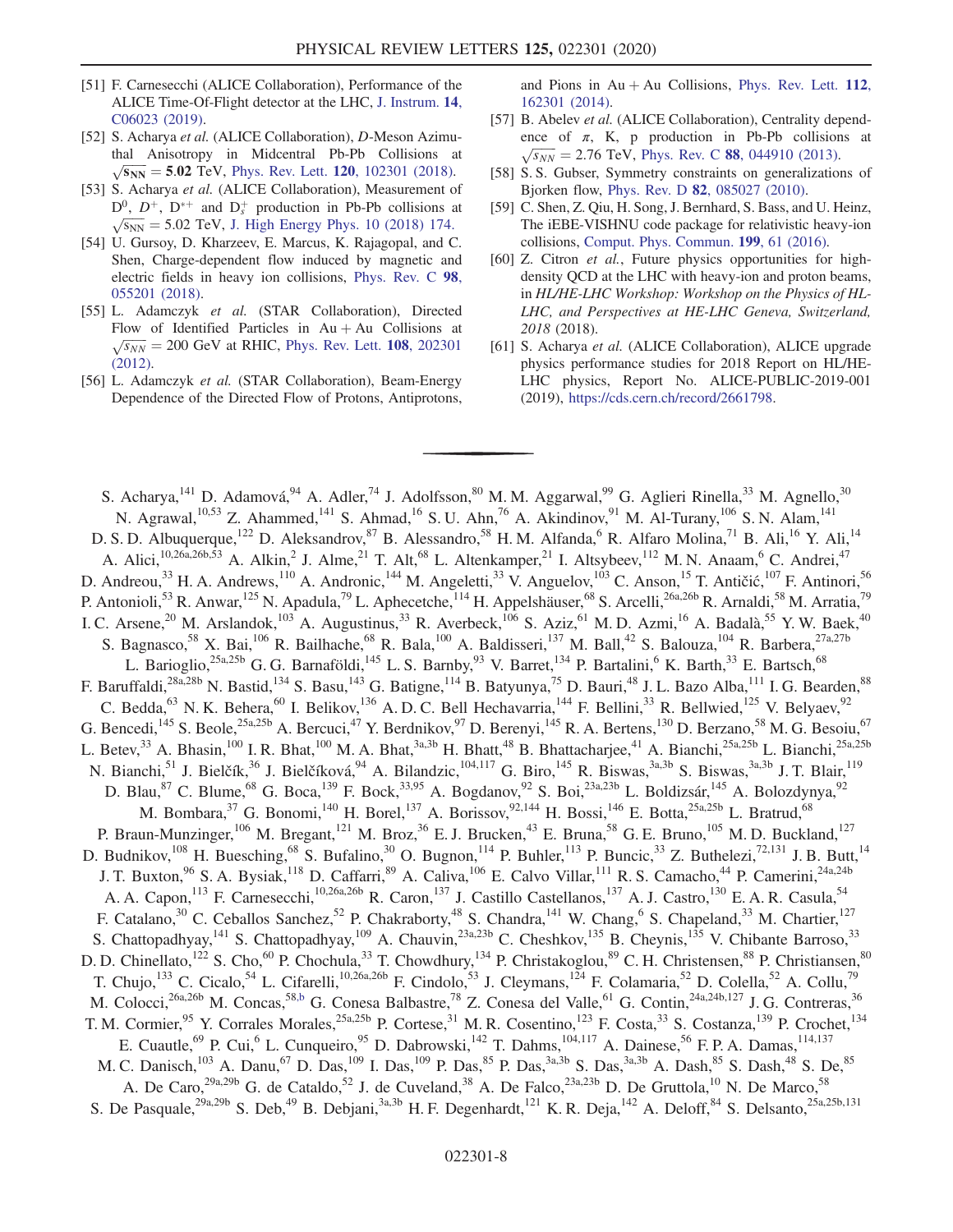<span id="page-8-1"></span><span id="page-8-0"></span>D. Devetak,<sup>106</sup> P. Dhankher,<sup>48</sup> D. Di Bari,<sup>32a,32b</sup> A. Di Mauro,<sup>33</sup> R. A. Diaz,<sup>8</sup> T. Dietel,<sup>124</sup> P. Dillenseger,<sup>68</sup> Y. Ding,<sup>6</sup> R. Divià,  $33$  D. U. Dixit,  $19$  Ø. Djuvsland,  $21$  U. Dmitrieva,  $62$  A. Dobrin,  $33,67$  B. Dönigus,  $68$  O. Dordic,  $20$  A. K. Dubey,  $141$ A. Dubla,  $^{106,63}$  S. Dudi,  $^{99}$  M. Dukhishyam,  $^{85}$  P. Dupieux,  $^{134}$  R. J. Ehlers,  $^{146}$  V. N. Eikeland,  $^{21}$  D. Elia,  $^{52}$  H. Engel,  $^{74}$ E. Epple,<sup>146</sup> B. Erazmus,<sup>114</sup> F. Erhardt,<sup>98</sup> A. Erokhin,<sup>112</sup> M. R. Ersdal,<sup>21</sup> B. Espagnon,<sup>61</sup> S. Esumi,<sup>133</sup> G. Eulisse,<sup>33</sup> D. Evans,  $^{110}$  S. Evdokimov,  $^{90}$  L. Fabbietti,  $^{104,117}$  M. Faggin,  $^{28a,28b}$  J. Faivre,  $^{78}$  F. Fan,  $^6$  A. Fantoni,  $^{51}$  M. Fasel,  $^{95}$  P. Fecchio,  $^{30}$ A. Feliciello,<sup>58</sup> G. Feofilov,<sup>112</sup> A. Fernández Téllez,<sup>44</sup> A. Ferrero,<sup>137</sup> A. Ferretti,<sup>25a,25b</sup> A. Festanti,<sup>33</sup> V. J. G. Feuillard,<sup>103</sup> J. Figiel,<sup>118</sup> S. Filchagin,<sup>108</sup> D. Finogeev,<sup>62</sup> F.M. Fionda,<sup>21</sup> G. Fiorenza,<sup>52</sup> F. Flor,<sup>125</sup> S. Foertsch,<sup>72</sup> P. Foka,<sup>106</sup> S. Fokin,<sup>87</sup> E. Fragiacomo,<sup>59</sup> U. Frankenfeld,<sup>106</sup> U. Fuchs,<sup>33</sup> C. Furget,<sup>78</sup> A. Furs,<sup>62</sup> M. Fusco Girard,<sup>29a,29b</sup> J. J. Gaardhøje,<sup>88</sup> M. Gagliardi,<sup>25a,25b</sup> A. M. Gago,<sup>111</sup> A. Gal,<sup>136</sup> C. D. Galvan,<sup>120</sup> P. Ganoti,<sup>83</sup> C. Garabatos,<sup>106</sup> E. Garcia-Solis,<sup>11</sup> K. Garg,<sup>27a,27b</sup> C. Gargiulo,<sup>33</sup> A. Garibli,<sup>86</sup> K. Garner,<sup>144</sup> P. Gasik,<sup>104,117</sup> E. F. Gauger,<sup>119</sup> M. B. Gay Ducati,<sup>70</sup> M. Germain,<sup>114</sup> J. Ghosh,<sup>109</sup> P. Ghosh,<sup>141</sup> S. K. Ghosh,<sup>3a,3b</sup> P. Gianotti,<sup>51</sup> P. Giubellino,<sup>58,106</sup> P. Giubilato,<sup>28a,28b</sup> P. Glässel,<sup>103</sup> D. M. Goméz Coral,<sup>71</sup> A. Gomez Ramirez,<sup>74</sup> V. Gonzalez,<sup>106</sup> P. González-Zamora,<sup>44</sup> S. Gorbunov,<sup>38</sup> L. Görlich,<sup>118</sup> S. Gotovac,<sup>34</sup> V. Grabski,<sup>71</sup> L. K. Graczykowski,<sup>142</sup> K. L. Graham,<sup>110</sup> L. Greiner,<sup>79</sup> A. Grelli,<sup>63</sup> C. Grigoras,<sup>33</sup> V. Grigoriev,<sup>92</sup> A. Grigoryan,<sup>1</sup> S. Grigoryan,<sup>75</sup> O. S. Groettvik,<sup>21</sup> F. Grosa,<sup>30</sup> J. F. Grosse-Oetringhaus,<sup>33</sup> R. Grosso,<sup>106</sup> R. Guernane,<sup>78</sup> M. Guittiere,<sup>114</sup> K. Gulbrandsen, <sup>88</sup> T. Gunji, <sup>132</sup> A. Gupta, <sup>100</sup> R. Gupta, <sup>100</sup> I. B. Guzman, <sup>44</sup> R. Haake, <sup>146</sup> M. K. Habib, <sup>106</sup> C. Hadjidakis, <sup>61</sup> H. Hamagaki, <sup>81</sup> G. Hamar, <sup>145</sup> M. Hamid, <sup>6</sup> R. Hannigan, <sup>119</sup> M. R. Haque, <sup>63,85</sup> A. Harlenderova, <sup>106</sup> J. W. Harris, <sup>146</sup> A. Harton,<sup>11</sup> J. A. Hasenbichler,<sup>33</sup> H. Hassan,<sup>95</sup> D. Hatzifotiadou,<sup>10,53</sup> P. Hauer,<sup>42</sup> S. Hayashi,<sup>132</sup> S. T. Heckel,<sup>68,104</sup> E. Hellbär,<sup>68</sup> H. Helstrup,<sup>35</sup> A. Herghelegiu,<sup>47</sup> T. Herman,<sup>36</sup> E. G. Hernandez,<sup>44</sup> G. Herrera Corral,<sup>9</sup> F. Herrmann,<sup>144</sup> K. F. Hetland,<sup>35</sup> T. E. Hilden,<sup>43</sup> H. Hillemanns,<sup>33</sup> C. Hills,<sup>127</sup> B. Hippolyte,<sup>136</sup> B. Hohlweger,<sup>104</sup> D. Horak,<sup>36</sup> A. Hornung,<sup>68</sup> S. Hornung,  $^{106}$  R. Hosokawa,  $^{15,133}$  P. Hristov,  $^{33}$  C. Huang,  $^{61}$  C. Hughes,  $^{130}$  P. Huhn,  $^{68}$  T. J. Humanic,  $^{96}$  H. Hushnud,  $^{109}$ L. A. Husova,  $^{144}$  N. Hussain,  $^{41}$  S. A. Hussain,  $^{14}$  D. Hutter,  $^{38}$  J. P. Iddon,  $^{33,127}$  R. Ilkaev,  $^{108}$  M. Inaba,  $^{133}$  G. M. Innocenti,  $^{33}$ M. Ippolitov,<sup>87</sup> A. Isakov,<sup>94</sup> M. S. Islam,<sup>109</sup> M. Ivanov,<sup>106</sup> V. Ivanov,<sup>97</sup> V. Izucheev,<sup>90</sup> B. Jacak,<sup>79</sup> N. Jacazio,<sup>53</sup> P. M. Jacobs,<sup>79</sup> S. Jadlovska,  $^{116}$  J. Jadlovsky,  $^{116}$  S. Jaelani,  $^{63}$  C. Jahnke,  $^{121}$  M. J. Jakubowska,  $^{142}$  M. A. Janik,  $^{142}$  T. Janson,  $^{74}$  M. Jercic,  $^{98}$ O. Jevons,<sup>110</sup> M. Jin,<sup>125</sup> F. Jonas,<sup>95,144</sup> P. G. Jones,<sup>110</sup> J. Jung,<sup>68</sup> M. Jung,<sup>68</sup> A. Jusko,<sup>110</sup> P. Kalinak,<sup>64</sup> A. Kalweit,<sup>33</sup> V. Kaplin,<sup>92</sup> S. Kar,<sup>6</sup> A. Karasu Uysal,<sup>77</sup> O. Karavichev,<sup>62</sup> T. Karavicheva,<sup>62</sup> P. Karczmarczyk,<sup>33</sup> E. Karpechev,<sup>62</sup> A. Kazantsev, $^{87}$  U. Kebschull,<sup>74</sup> R. Keidel,<sup>46</sup> M. Keil,<sup>33</sup> B. Ketzer,<sup>42</sup> Z. Khabanova,<sup>89</sup> A. M. Khan,<sup>6</sup> S. Khan,<sup>16</sup> S. A. Khan,<sup>141</sup> A. Khanzadeev,  $97$  Y. Kharlov,  $90$  A. Khatun,  $^{16}$  A. Khuntia,  $^{118}$  B. Kileng,  $^{35}$  B. Kim,  $^{60}$  B. Kim,  $^{133}$  D. Kim,  $^{147}$  D. J. Kim,  $^{126}$ E. J. Kim,<sup>73</sup> H. Kim,<sup>17,147</sup> J. Kim,<sup>147</sup> J. S. Kim,<sup>40</sup> J. Kim,<sup>103</sup> J. Kim,<sup>147</sup> J. Kim,<sup>73</sup> M. Kim,<sup>103</sup> S. Kim,<sup>18</sup> T. Kim,<sup>147</sup> T. Kim,<sup>147</sup> S. Kirsch,  $38,68$  I. Kisel,  $38$  S. Kiselev,  $91$  A. Kisiel,  $142$  J. L. Klay,  $5$  C. Klein,  $68$  J. Klein,  $58$  S. Klein,  $79$  C. Klein-Bösing,  $144$ M. Kleiner, <sup>68</sup> A. Kluge, <sup>33</sup> M. L. Knichel, <sup>33</sup> A. G. Knospe, <sup>125</sup> C. Kobdaj, <sup>115</sup> M. K. Köhler, <sup>103</sup> T. Kollegger, <sup>106</sup> A. Kondratyev,<sup>75</sup> N. Kondratyeva,<sup>92</sup> E. Kondratyuk,<sup>90</sup> J. Konig,<sup>68</sup> P. J. Konopka,<sup>33</sup> L. Koska,<sup>116</sup> O. Kovalenko,<sup>84</sup> V. Kovalenko,<sup>112</sup> M. Kowalski,<sup>118</sup> I. Králik,<sup>64</sup> A. Kravčáková,<sup>37</sup> L. Kreis,<sup>106</sup> M. Krivda,<sup>64,110</sup> F. Krizek,<sup>94</sup> K. Krizkova Gajdosova,<sup>36</sup> M. Krüger,<sup>68</sup> E. Kryshen,<sup>97</sup> M. Krzewicki,<sup>38</sup> A. M. Kubera,<sup>96</sup> V. Kučera,<sup>60</sup> C. Kuhn,<sup>136</sup> P. G. Kuijer,<sup>89</sup> L. Kumar,<sup>99</sup> S. Kumar,<sup>48</sup> S. Kundu,<sup>85</sup> P. Kurashvili,<sup>84</sup> A. Kurepin,<sup>62</sup> A. B. Kurepin,<sup>62</sup> A. Kuryakin,<sup>108</sup> S. Kushpil, <sup>94</sup> J. Kvapil, <sup>110</sup> M. J. Kweon, <sup>60</sup> J. Y. Kwon, <sup>60</sup> Y. Kwon, <sup>147</sup> S. L. La Pointe, <sup>38</sup> P. La Rocca, <sup>27a, 27b</sup> Y. S. Lai, <sup>79</sup> R. Langoy,<sup>129</sup> K. Lapidus,<sup>33</sup> A. Lardeux,<sup>20</sup> P. Larionov,<sup>51</sup> E. Laudi,<sup>33</sup> R. Lavicka,<sup>36</sup> T. Lazareva,<sup>112</sup> R. Lea,<sup>24a,24b</sup> L. Leardini,<sup>103</sup> J. Lee,<sup>133</sup> S. Lee,<sup>147</sup> F. Lehas,<sup>89</sup> S. Lehner,<sup>113</sup> J. Lehrbach,<sup>38</sup> R. C. Lemmon,<sup>93</sup> I. León Monzón,<sup>120</sup> E. D. Lesser,<sup>19</sup> M. Lettrich,<sup>33</sup> P. Lévai,<sup>145</sup> X. Li,<sup>12</sup> X. L. Li,<sup>6</sup> J. Lien,<sup>129</sup> R. Lietava,<sup>110</sup> B. Lim,<sup>17</sup> V. Lindenstruth,<sup>38</sup> S. W. Lindsay,  $^{127}$  C. Lippmann,  $^{106}$  M. A. Lisa,  $^{96}$  V. Litichevskyi,  $^{43}$  A. Liu,  $^{19}$  S. Liu,  $^{96}$  W. J. Llope,  $^{143}$  I. M. Lofnes,  $^{21}$ V. Loginov, <sup>92</sup> C. Loizides, <sup>95</sup> P. Loncar, <sup>34</sup> X. Lopez, <sup>134</sup> E. López Torres, <sup>8</sup> J. R. Luhder, <sup>144</sup> M. Lunardon, <sup>28a, 28b</sup> G. Luparello, <sup>59</sup> Y. Ma,<sup>39</sup> A. Maevskaya,<sup>62</sup> M. Mager,<sup>33</sup> S. M. Mahmood,<sup>20</sup> T. Mahmoud,<sup>42</sup> A. Maire,<sup>136</sup> R. D. Majka,<sup>146</sup> M. Malaev,<sup>97</sup> Q. W. Malik,<sup>20</sup> L. Malinina,<sup>7[5,c](#page-12-1)</sup> D. Mal'Kevich,<sup>91</sup> P. Malzacher,<sup>106</sup> G. Mandaglio,<sup>55</sup> V. Manko,<sup>87</sup> F. Manso,<sup>134</sup> V. Manzari,<sup>52</sup> Y. Mao,<sup>6</sup> M. Marchisone,<sup>135</sup> J. Mareš,<sup>66</sup> G. V. Margagliotti,<sup>24a,24b</sup> A. Margotti,<sup>53</sup> J. Margutti,<sup>63</sup> A. Marín,<sup>106</sup> C. Markert,<sup>119</sup> M. Marquard, <sup>68</sup> N. A. Martin, <sup>103</sup> P. Martinengo, <sup>33</sup> J. L. Martinez, <sup>125</sup> M. I. Martínez, <sup>44</sup> G. Martínez García, <sup>114</sup> M. Martinez Pedreira,<sup>33</sup> S. Masciocchi,<sup>106</sup> M. Masera,<sup>25a,25b</sup> A. Masoni,<sup>54</sup> L. Massacrier,<sup>61</sup> E. Masson,<sup>114</sup> A. Mastroserio,<sup>52,138</sup> A. M. Mathis,<sup>104,117</sup> O. Matonoha,<sup>80</sup> P. F. T. Matuoka,<sup>121</sup> A. Matyja,<sup>118</sup> C. Mayer,<sup>118</sup> M. Mazzilli,<sup>52</sup> M. A. Mazzoni,<sup>57</sup> A. F. Mechler,<sup>68</sup> F. Meddi,<sup>22a,22b</sup> Y. Melikyan,<sup>62,92</sup> A. Menchaca-Rocha,<sup>71</sup> C. Mengke,<sup>6</sup> E. Meninno,<sup>29a,29b,113</sup> M. Meres,<sup>13</sup> S. Mhlanga,<sup>124</sup> Y. Miake,<sup>133</sup> L. Micheletti,<sup>25a,25b</sup> D. L. Mihaylov,<sup>104</sup> K. Mikhaylov,<sup>75,91</sup> A. Mischke, <sup>6[3,a](#page-12-2)</sup> A. N. Mishra, <sup>69</sup> D. Miśkowiec, <sup>106</sup> A. Modak, <sup>3a,3b</sup> N. Mohammadi, <sup>33</sup> A. P. Mohanty, <sup>63</sup> B. Mohanty, <sup>85</sup>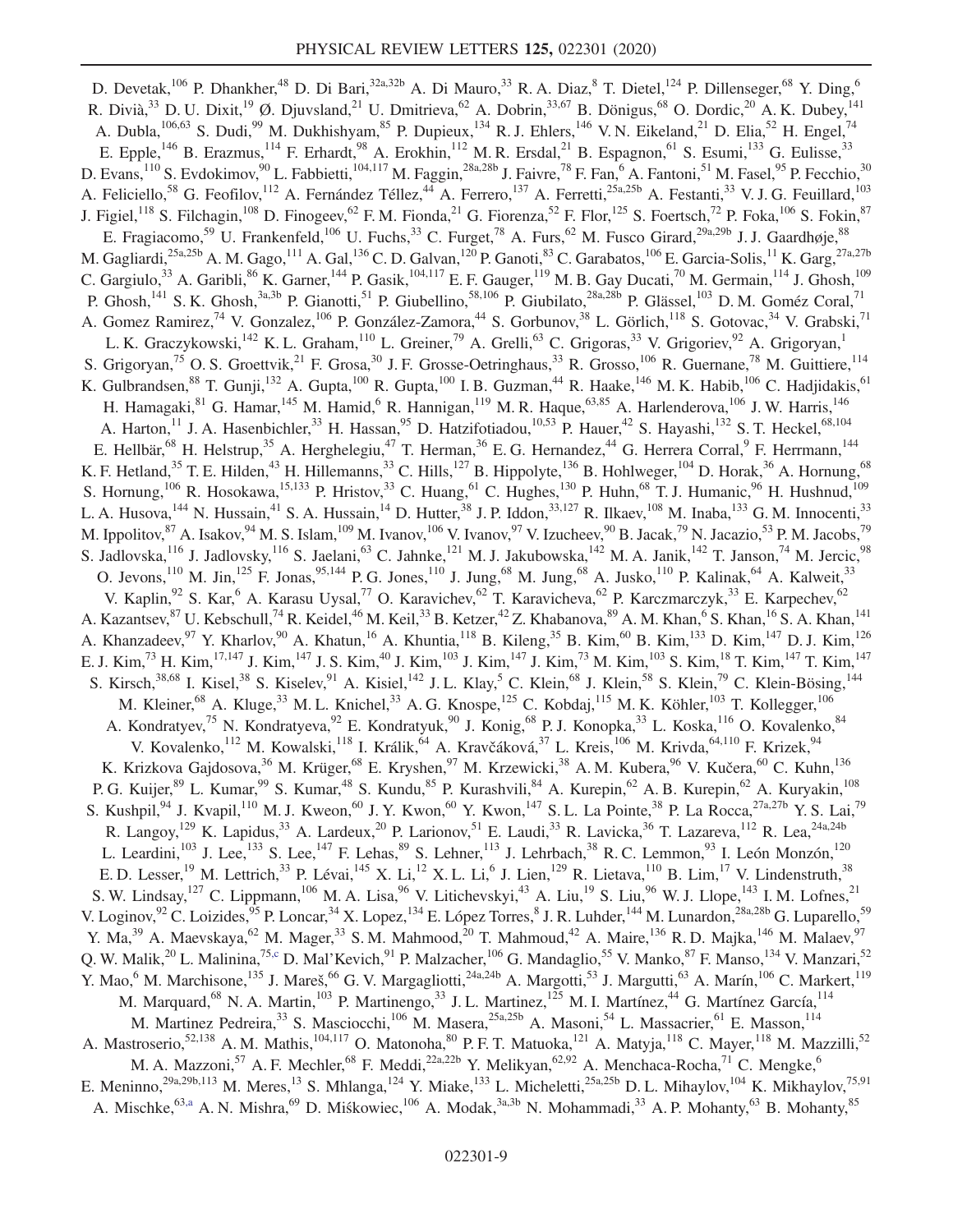<span id="page-9-1"></span><span id="page-9-0"></span>M. Mohisin Khan, 1[6,d](#page-12-3) C. Mordasini, 104 D. A. Moreira De Godoy, <sup>144</sup> L. A. P. Moreno, <sup>44</sup> I. Morozov, <sup>62</sup> A. Morsch, <sup>33</sup> T. Mrnjavac,<sup>33</sup> V. Muccifora,<sup>51</sup> E. Mudnic,<sup>34</sup> D. Mühlheim,<sup>144</sup> S. Muhuri,<sup>141</sup> J.D. Mulligan,<sup>79</sup> M. G. Munhoz,<sup>121</sup> R. H. Munzer,<sup>68</sup> H. Murakami,<sup>132</sup> S. Murray,<sup>124</sup> L. Musa,<sup>33</sup> J. Musinsky,<sup>64</sup> C. J. Myers,<sup>125</sup> J. W. Myrcha,<sup>142</sup> B. Naik,<sup>48</sup> R. Nair,<sup>84</sup> B. K. Nandi,<sup>48</sup> R. Nania,<sup>10,53</sup> E. Nappi,<sup>52</sup> M. U. Naru,<sup>14</sup> A. F. Nassirpour,<sup>80</sup> C. Nattrass,<sup>130</sup> R. Nayak,<sup>48</sup> T. K. Nayak,<sup>85</sup> S. Nazarenko,<sup>108</sup> A. Neagu,<sup>20</sup> R. A. Negrao De Oliveira,<sup>68</sup> L. Nellen,<sup>69</sup> S. V. Nesbo,<sup>35</sup> G. Neskovic,<sup>38</sup> D. Nesterov, <sup>112</sup> L. T. Neumann, <sup>142</sup> B. S. Nielsen, <sup>88</sup> S. Nikolaev, <sup>87</sup> S. Nikulin, <sup>87</sup> V. Nikulin, <sup>97</sup> F. Noferini, <sup>10,53</sup> P. Nomokonov,<sup>75</sup> J. Norman,<sup>78,127</sup> N. Novitzky,<sup>133</sup> P. Nowakowski,<sup>142</sup> A. Nyanin,<sup>87</sup> J. Nystrand,<sup>21</sup> M. Ogino,<sup>81</sup> A. Ohlson,<sup>80,103</sup> J. Oleniacz,<sup>142</sup> A. C. Oliveira Da Silva,<sup>121,130</sup> M. H. Oliver,<sup>146</sup> C. Oppedisano,<sup>58</sup> R. Orava,<sup>43</sup> A. Ortiz Velasquez, <sup>69</sup> A. Oskarsson, <sup>80</sup> J. Otwinowski, <sup>118</sup> K. Oyama, <sup>81</sup> Y. Pachmayer, <sup>103</sup> V. Pacik, <sup>88</sup> D. Pagano, <sup>140</sup> G. Paić, <sup>69</sup> J. Pan,<sup>143</sup> A. K. Pandey,<sup>48</sup> S. Panebianco,<sup>137</sup> P. Pareek,<sup>49,141</sup> J. Park,<sup>60</sup> J. E. Parkkila,<sup>126</sup> S. Parmar,<sup>99</sup> S. P. Pathak,<sup>125</sup> R. N. Patra, <sup>141</sup> B. Paul, <sup>23a, 23b, 58</sup> H. Pei, <sup>6</sup> T. Peitzmann, <sup>63</sup> X. Peng, <sup>6</sup> L. G. Pereira, <sup>70</sup> H. Pereira Da Costa, <sup>137</sup> D. Peresunko, <sup>87</sup> G. M. Perez, <sup>8</sup> E. Perez Lezama, <sup>68</sup> V. Peskov, <sup>68</sup> Y. Pestov, <sup>4</sup> V. Petráček, <sup>36</sup> M. Petrovici, <sup>47</sup> R. P. Pezzi, <sup>70</sup> S. Piano, <sup>59</sup> M. Pikna, <sup>13</sup> P. Pillot,<sup>114</sup> O. Pinazza,<sup>33,53</sup> L. Pinsky,<sup>125</sup> C. Pinto,<sup>27a,27b</sup> S. Pisano,<sup>10,51</sup> D. Pistone,<sup>55</sup> M. Płoskoń,<sup>79</sup> M. Planinic,<sup>98</sup> F. Pliquett,<sup>68</sup> J. Pluta,<sup>142</sup> S. Pochybova,<sup>145[,a](#page-12-2)</sup> M. G. Poghosyan,<sup>95</sup> B. Polichtchouk,<sup>90</sup> N. Poljak,<sup>98</sup> A. Pop,<sup>47</sup> H. Poppenborg,<sup>144</sup> S. Porteboeuf-Houssais,<sup>134</sup> V. Pozdniakov,<sup>75</sup> S. K. Prasad,<sup>3a,3b</sup> R. Preghenella,<sup>53</sup> F. Prino,<sup>58</sup> C. A. Pruneau,<sup>143</sup> I. Pshenichnov,<sup>62</sup> M. Puccio,<sup>25a,25b,33</sup> J. Putschke,<sup>143</sup> R. E. Quishpe,<sup>125</sup> S. Ragoni,<sup>110</sup> S. Raha,<sup>3a,3b</sup> S. Rajput,<sup>100</sup> J. Rak,<sup>126</sup> A. Rakotozafindrabe,<sup>137</sup> L. Ramello,<sup>31</sup> F. Rami,<sup>136</sup> R. Raniwala,<sup>101</sup> S. Raniwala,<sup>101</sup> S. S. Räsänen,<sup>43</sup> R. Rath,<sup>49</sup> V. Ratza,<sup>42</sup> I. Ravasenga,  $30,89$  K. F. Read,  $95,130$  K. Redlich,  $84, e$  A. Rehman,  $21$  P. Reichelt,  $68$  F. Reidt,  $33$  X. Ren,  $6$  R. Renfordt,  $68$ Z. Rescakova,  $3^7$  J.-P. Revol,  $10^1$  K. Reygers,  $10^3$  V. Riabov,  $9^7$  T. Richert,  $80,88$  M. Richter,  $2^0$  P. Riedler,  $3^3$  W. Riegler,  $3^3$ F. Riggi,<sup>27a,27b</sup> C. Ristea,<sup>67</sup> S. P. Rode,<sup>49</sup> M. Rodríguez Cahuantzi,<sup>44</sup> K. Røed,<sup>20</sup> R. Rogalev,<sup>90</sup> E. Rogochaya,<sup>75</sup> D. Rohr,<sup>33</sup> D. Röhrich,<sup>21</sup> P. S. Rokita,<sup>142</sup> F. Ronchetti,<sup>51</sup> E. D. Rosas,<sup>69</sup> K. Roslon,<sup>142</sup> A. Rossi,<sup>28a,28b,56</sup> A. Rotondi,<sup>139</sup> A. Roy,<sup>49</sup> P. Roy,<sup>109</sup> O. V. Rueda,<sup>80</sup> R. Rui,<sup>24a,24b</sup> B. Rumyantsev,<sup>75</sup> A. Rustamov,<sup>86</sup> E. Ryabinkin,<sup>87</sup> Y. Ryabov,<sup>97</sup> A. Rybicki,<sup>118</sup> H. Rytkonen,<sup>126</sup> O. A. M. Saarimaki,<sup>43</sup> S. Sadhu,<sup>141</sup> S. Sadovsky,<sup>90</sup> K. Šafařík,<sup>36</sup> S. K. Saha,<sup>141</sup> B. Sahoo,<sup>48</sup> P. Sahoo,<sup>48</sup>,49 R. Sahoo,<sup>49</sup> S. Sahoo,<sup>65</sup> P. K. Sahu,<sup>65</sup> J. Saini,<sup>141</sup> S. Sakai,<sup>133</sup> S. Sambyal,<sup>100</sup> V. Samsonov,<sup>92,97</sup> D. Sarkar,<sup>143</sup> N. Sarkar,<sup>141</sup> P. Sarma,<sup>41</sup> V. M. Sarti,<sup>104</sup> M. H. P. Sas,<sup>63</sup> E. Scapparone,<sup>53</sup> B. Schaefer,<sup>95</sup> J. Schambach,<sup>119</sup> H. S. Scheid,<sup>68</sup> C. Schiaua,<sup>47</sup> R. Schicker,<sup>103</sup> A. Schmah,<sup>103</sup> C. Schmidt,<sup>106</sup> H. R. Schmidt,<sup>102</sup> M. O. Schmidt,<sup>103</sup> M. Schmidt,<sup>102</sup> N. V. Schmidt,<sup>68,95</sup> A. R. Schmier,<sup>130</sup> J. Schukraft,<sup>88</sup> Y. Schutz,<sup>33,136</sup> K. Schwarz,<sup>106</sup> K. Schweda,<sup>106</sup> G. Scioli,<sup>26a,26b</sup> E. Scomparin,<sup>58</sup> M. Šefčík,<sup>37</sup> J. E. Seger,<sup>15</sup> Y. Sekiguchi,<sup>132</sup> D. Sekihata,<sup>132</sup> I. Selyuzhenkov,<sup>92,106</sup> S. Senyukov,<sup>136</sup> D. Serebryakov,<sup>62</sup> E. Serradilla,<sup>71</sup> A. Sevcenco,<sup>67</sup> A. Shabanov,<sup>62</sup> A. Shabetai,<sup>114</sup> R. Shahoyan,<sup>33</sup> W. Shaikh,<sup>109</sup> A. Shangaraev,<sup>90</sup> A. Sharma,<sup>99</sup> A. Sharma,<sup>100</sup> H. Sharma, 118 M. Sharma, 100 N. Sharma, <sup>99</sup> A. I. Sheikh, <sup>141</sup> K. Shigaki, <sup>45</sup> M. Shimomura, <sup>82</sup> S. Shirinkin, <sup>91</sup> Q. Shou, <sup>39</sup> Y. Sibiriak,<sup>87</sup> S. Siddhanta,<sup>54</sup> T. Siemiarczuk,<sup>84</sup> D. Silvermyr,<sup>80</sup> G. Simatovic,<sup>89</sup> G. Simonetti,<sup>33,104</sup> R. Singh,<sup>85</sup> R. Singh,<sup>100</sup> R. Singh,<sup>49</sup> V. K. Singh,<sup>141</sup> V. Singhal,<sup>141</sup> T. Sinha,<sup>109</sup> B. Sitar,<sup>13</sup> M. Sitta,<sup>31</sup> T. B. Skaali,<sup>20</sup> M. Slupecki,<sup>126</sup> N. Smirnov,<sup>146</sup> R. J. M. Snellings,  $^{63}$  T. W. Snellman,  $^{43,126}$  C. Soncco,  $^{111}$  J. Song,  $^{60,125}$  A. Songmoolnak,  $^{115}$  F. Soramel,  $^{28a,28b}$  S. Sorensen,  $^{130}$ I. Sputowska,  $^{118}$  J. Stachel,  $^{103}$  I. Stan,  $^{67}$  P. Stankus,  $^{95}$  P. J. Steffanic,  $^{130}$  E. Stenlund,  $^{80}$  D. Stocco,  $^{114}$  M. M. Storetvedt,  $^{35}$ L. D. Stritto,<sup>29a,29b</sup> A. A. P. Suaide,<sup>121</sup> T. Sugitate,<sup>45</sup> C. Suire,<sup>61</sup> M. Suleymanov,<sup>14</sup> M. Suljic,<sup>33</sup> R. Sultanov,<sup>91</sup> M. Šumbera,<sup>94</sup> S. Sumowidagdo,<sup>50</sup> S. Swain,<sup>65</sup> A. Szabo,<sup>13</sup> I. Szarka,<sup>13</sup> U. Tabassam,<sup>14</sup> G. Taillepied,<sup>134</sup> J. Takahashi,<sup>122</sup> G. J. Tambave,<sup>21</sup> S. Tang,<sup>6,134</sup> M. Tarhini,<sup>114</sup> M. G. Tarzila,<sup>47</sup> A. Tauro,<sup>33</sup> G. Tejeda Muñoz,<sup>44</sup> A. Telesca,<sup>33</sup> C. Terrevoli,<sup>125</sup> D. Thakur,<sup>49</sup> S. Thakur,<sup>141</sup> D. Thomas,<sup>119</sup> F. Thoresen,<sup>88</sup> R. Tieulent,<sup>135</sup> A. Tikhonov,<sup>62</sup> A. R. Timmins,<sup>125</sup> A. Toia,<sup>68</sup> N. Topilskaya,<sup>62</sup> M. Toppi,<sup>51</sup> F. Torales-Acosta,<sup>19</sup> S. R. Torres,<sup>9,120</sup> A. Trifiro,<sup>55</sup> S. Tripathy,<sup>49</sup> T. Tripathy,<sup>48</sup> S. Trogolo,<sup>28a,28b</sup> G. Trombetta,  $32a,32b$  L. Tropp,  $37$  V. Trubnikov,  $2$  W. H. Trzaska,  $126$  T. P. Trzcinski,  $142$  B. A. Trzeciak,  $63$  T. Tsuji,  $132$ A. Tumkin,<sup>108</sup> R. Turrisi,<sup>56</sup> T. S. Tveter,<sup>20</sup> K. Ullaland,<sup>21</sup> E. N. Umaka,<sup>125</sup> A. Uras,<sup>135</sup> G. L. Usai,<sup>23a,23b</sup> A. Utrobicic,<sup>98</sup> M. Vala,<sup>37</sup> N. Valle,<sup>139</sup> S. Vallero,<sup>58</sup> N. van der Kolk,<sup>63</sup> L. V. R. van Doremalen,<sup>63</sup> M. van Leeuwen,<sup>63</sup> P. Vande Vyvre,<sup>33</sup> D. Varga,<sup>145</sup> Z. Varga,<sup>145</sup> M. Varga-Kofarago,<sup>145</sup> A. Vargas,<sup>44</sup> M. Vasileiou,<sup>83</sup> A. Vasiliev, <sup>87</sup> O. Vázquez Doce, <sup>104,117</sup> V. Vechernin,<sup>112</sup> A. M. Veen,<sup>63</sup> E. Vercellin,<sup>25a,25b</sup> S. Vergara Limón,<sup>44</sup> L. Vermunt,<sup>63</sup> R. Vernet,<sup>7</sup> R. Vértesi,<sup>145</sup> L. Vickovic,<sup>34</sup> Z. Vilakazi,<sup>131</sup> O. Villalobos Baillie,<sup>110</sup> A. Villatoro Tello,<sup>44</sup> G. Vino,<sup>52</sup> A. Vinogradov,<sup>87</sup> T. Virgili,<sup>29a,29b</sup> V. Vislavicius,<sup>88</sup> A. Vodopyanov,<sup>75</sup> B. Volkel,<sup>33</sup> M. A. Völkl,<sup>102</sup> K. Voloshin,<sup>91</sup> S. A. Voloshin,<sup>143</sup> G. Volpe,<sup>32a,32b</sup> B. von Haller,<sup>33</sup> I. Vorobyev,<sup>104</sup> D. Voscek,<sup>116</sup> J. Vrláková,<sup>37</sup> B. Wagner,<sup>21</sup> M. Weber,<sup>113</sup> S. G. Weber,<sup>144</sup> A. Wegrzynek,<sup>33</sup> D. F. Weiser,<sup>103</sup> S. C. Wenzel,<sup>33</sup> J. P. Wessels,<sup>144</sup> J. Wiechula,<sup>68</sup> J. Wikne,<sup>20</sup> G. Wilk,<sup>84</sup> J. Wilkinson,<sup>10,53</sup> G. A. Willems,<sup>33</sup> E. Willsher,<sup>110</sup> B. Windelband,<sup>103</sup> M. Winn,<sup>137</sup> W. E. Witt,<sup>130</sup> Y. Wu,<sup>128</sup> R. Xu, <sup>6</sup> S. Yalcin,<sup>77</sup> K. Yamakawa,<sup>45</sup> S. Yang,<sup>21</sup> S. Yano,<sup>137</sup> Z. Yin,<sup>6</sup>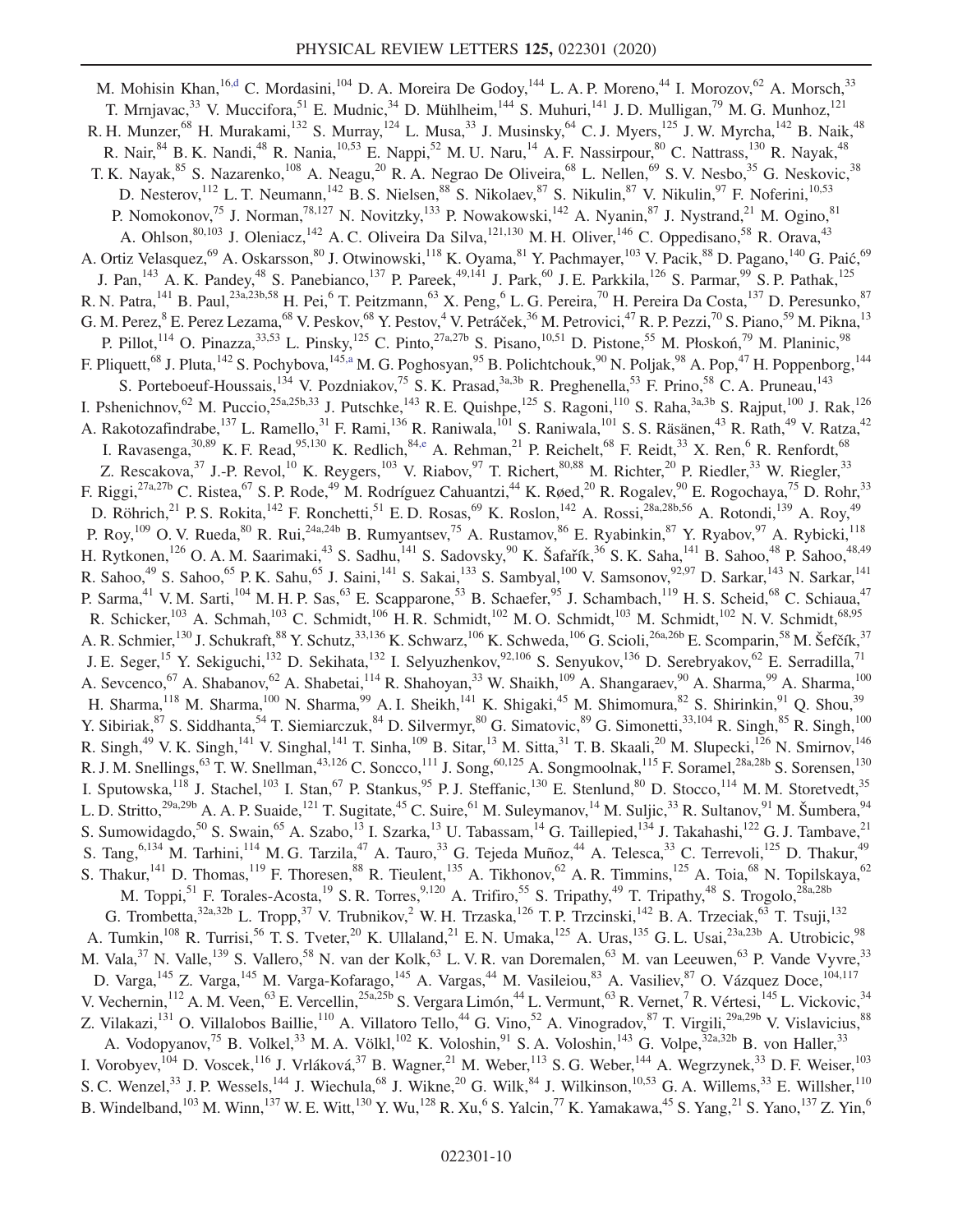H. Yokoyama,<sup>63</sup> I.-K. Yoo,<sup>17</sup> J. H. Yoon,<sup>60</sup> S. Yuan,<sup>21</sup> A. Yuncu,<sup>103</sup> V. Yurchenko,<sup>2</sup> V. Zaccolo,<sup>24a,24b</sup> A. Zaman,<sup>14</sup> C. Zampolli,<sup>33</sup> H. J. C. Zanoli,<sup>63</sup> N. Zardoshti,<sup>33</sup> A. Zarochentsev,<sup>112</sup> P. Závada,<sup>66</sup> N. Zaviyalov,<sup>108</sup> H. Zbroszczyk,<sup>142</sup> M. Zhalov,  $97$  S. Zhang,  $39$  X. Zhang,  $6$  Z. Zhang,  $6$  V. Zherebchevskii,  $^{112}$  D. Zhou,  $6$  Y. Zhou,  $^{88}$  Z. Zhou,  $^{21}$  J. Zhu,  $^{6,106}$  Y. Zhu,  $6$ A. Zichichi,<sup>10,26a,26b</sup> M. B. Zimmermann,<sup>33</sup> G. Zinovjev,<sup>2</sup> and N. Zurlo<sup>140</sup>

(A Large Ion Collider Experiment Collaboration)

<sup>1</sup>A.I. Alikhanyan National Science Laboratory (Yerevan Physics Institute) Foundation, Yerevan, Armenia <sup>2</sup>Bogolyubov Institute for Theoretical Physics, National Academy of Sciences of Ukraine, Kiev, Ukraine<br><sup>3a</sup>Bose Institute, Department of Physics, Kolkata, India<br><sup>3b</sup>Centre for Astroparticle Physics and Space Science (CAP

 ${}^{4}$ Budker Institute for Nuclear Physics, Novosibirsk, Russia

 ${}^{5}$ California Polytechnic State University, San Luis Obispo, California, USA

 ${}^{6}$ Central China Normal University, Wuhan, China

 $\sigma$ <sup>7</sup>Centre de Calcul de l'IN2P3, Villeurbanne, Lyon, France

<sup>8</sup> Centro de Aplicaciones Tecnológicas y Desarrollo Nuclear (CEADEN), Havana, Cuba<br><sup>9</sup> Centro de Investigación y de Estudios Avanzados (CINVESTAV), Mexico City and Mérida, Mexico

Centro de Investigación y de Estudios Avanzados (CINVESTAV), Mexico City and Mérida, Mexico (CONETAT)<br>
"Chicago State University, Chicago, Illinois, USA<br>
11 Chicago State University, Chicago, Illinois, USA<br>
12 Comenius Uni

<sup>29a</sup>Dipartimento di Fisica 'E.R. Caianiello' dell'Università, Salerno, Italy<br><sup>29b</sup>Gruppo Collegato INFN, Salerno, Italy<sup>30</sup>Dipartimento DISAT del Politecnico and Sezione INFN, Turin, Italy<sup>31</sup>Dipartimento di Scienze e In

Alessandria, Italy<br>
<sup>32</sup>a Dipartimento Interateneo di Fisica 'M. Merlin', Bari, Italy<br>
<sup>32</sup>European Organization for Nuclear Research (CERN), Geneva, Switzerland<br>
<sup>33</sup>European Organization for Nuclear Research (CERN), Gene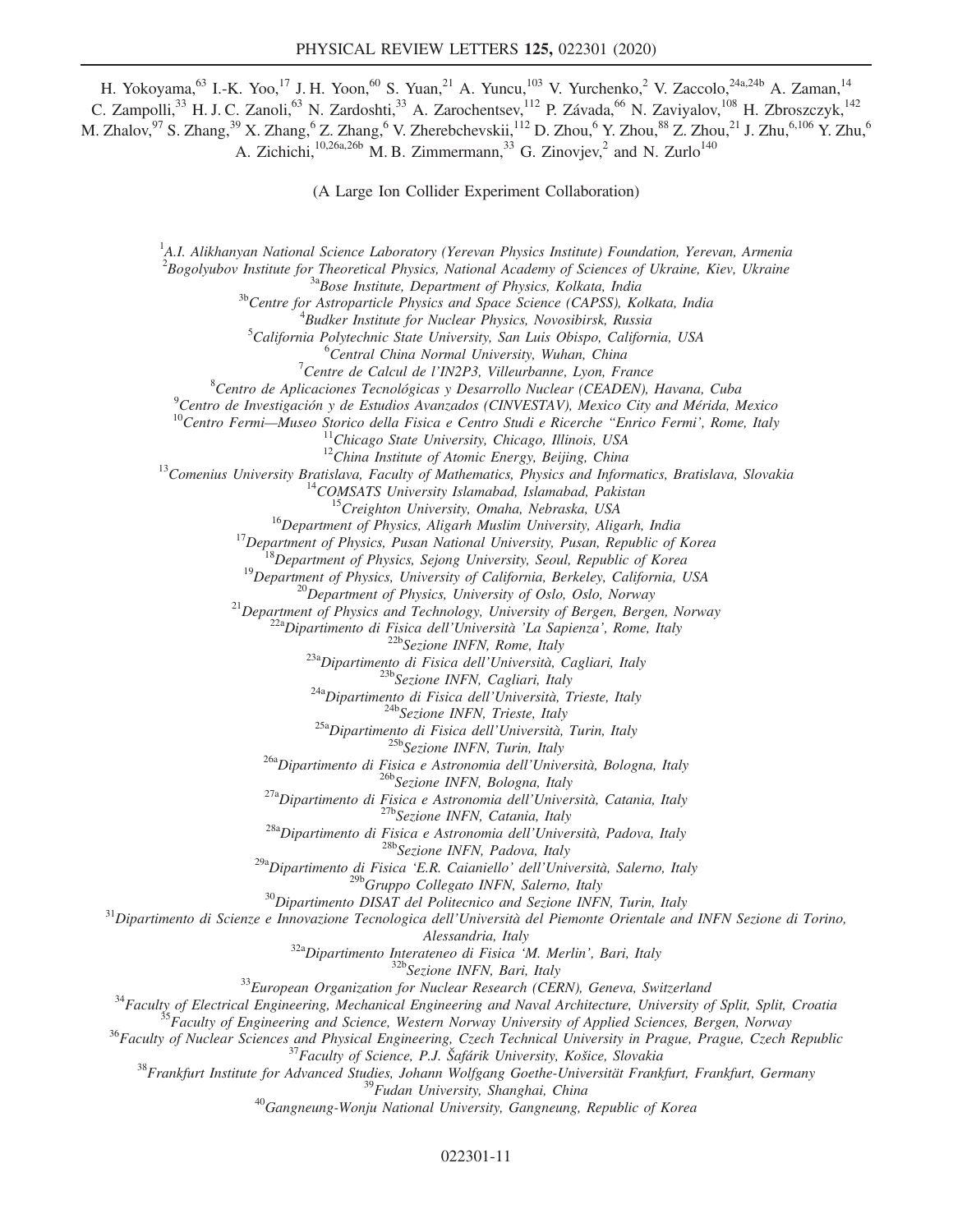## PHYSICAL REVIEW LETTERS 125, 022301 (2020)

<sup>41</sup>Gauhati University, Department of Physics, Guwahati, India<br><sup>42</sup>Helmholtz-Institut für Strahlen- und Kernphysik, Rheinische Friedrich-Wilhelms-Universität Bonn, Bonn, Germany<br><sup>43</sup>Helsinki Institute of Physics (HIP), He

50<br>
50<br>
51 Indonesian Institute of Sciences, Jakarta, Indonesia<br>
51 INFN, Laboratori Nazionali di Frascati, Frascati, Italy<br>
53 INFN, Sezione di Bari, Bari, Italy<br>
53 INFN, Sezione di Bologna, Bologna, Italy

54INFN, Sezione di Cagliari, Cagliari, Italy

55 INFN, Sezione di Catania, Catania, Italy

<sup>56</sup>INFN, Sezione di Padova, Padova, Italy<br><sup>57</sup>INFN, Sezione di Roma, Rome, Italy

 $58$ INFN, Sezione di Torino, Turin, Italy  $59$ INFN, Sezione di Trieste, Trieste, Italy

<sup>60</sup>Inha University, Incheon, Republic of Korea<br><sup>61</sup>Institut de Physique Nucléaire d'Orsay (IPNO), Institut National de Physique Nucléaire et de Physique des Particules (IN2P3/CNRS),<br>Université de Paris-Sud, Université Pa

<sup>62</sup>Institute for Nuclear Research, Academy of Sciences, Moscow, Russia<br>
<sup>63</sup>Institute for Subatomic Physics, Utrecht University/Nikhef, Utrecht, Netherlands<br>
<sup>64</sup>Institute of Experimental Physics, Slovak Academy of Scien

 $\begin{small} \begin{smallmatrix} \mathcal{D}_{\text{In}} & \mathcal{D}_{\text{in}} \cup \mathcal{D}_{\text{in}} \cup \mathcal{D}_{\text{in}} \cup \mathcal{D}_{\text{in}} \cup \mathcal{D}_{\text{in}} \cup \mathcal{D}_{\text{in}} \cup \mathcal{D}_{\text{in}} \cup \mathcal{D}_{\text{in}} \cup \mathcal{D}_{\text{in}} \cup \mathcal{D}_{\text{in}} \cup \mathcal{D}_{\text{in}} \cup \mathcal{D}_{\text{in}} \cup \mathcal{D}_{\text{in}} \cup \mathcal{D}_{\text{in}} \cup \mathcal{D}_{\text{in}} \cup \math$ 

<sup>94</sup>Nuclear Physics Institute of the Czech Academy of Sciences,  $\check{R}e\check{z}u$  Prahy, Czech Republic<br><sup>95</sup>Oak Ridge National Laboratory, Tennessee, USA<br><sup>96</sup>Ohio State University, Columbus, Ohio, USA

<sup>97</sup> Petersburg Nuclear Physics Institute, Gatchina, Russia<br><sup>98</sup> Physics department, Faculty of science, University of Zagreb, Zagreb, Croatia<br><sup>99</sup> Physics Department, Panjab University, Chandigarh, India